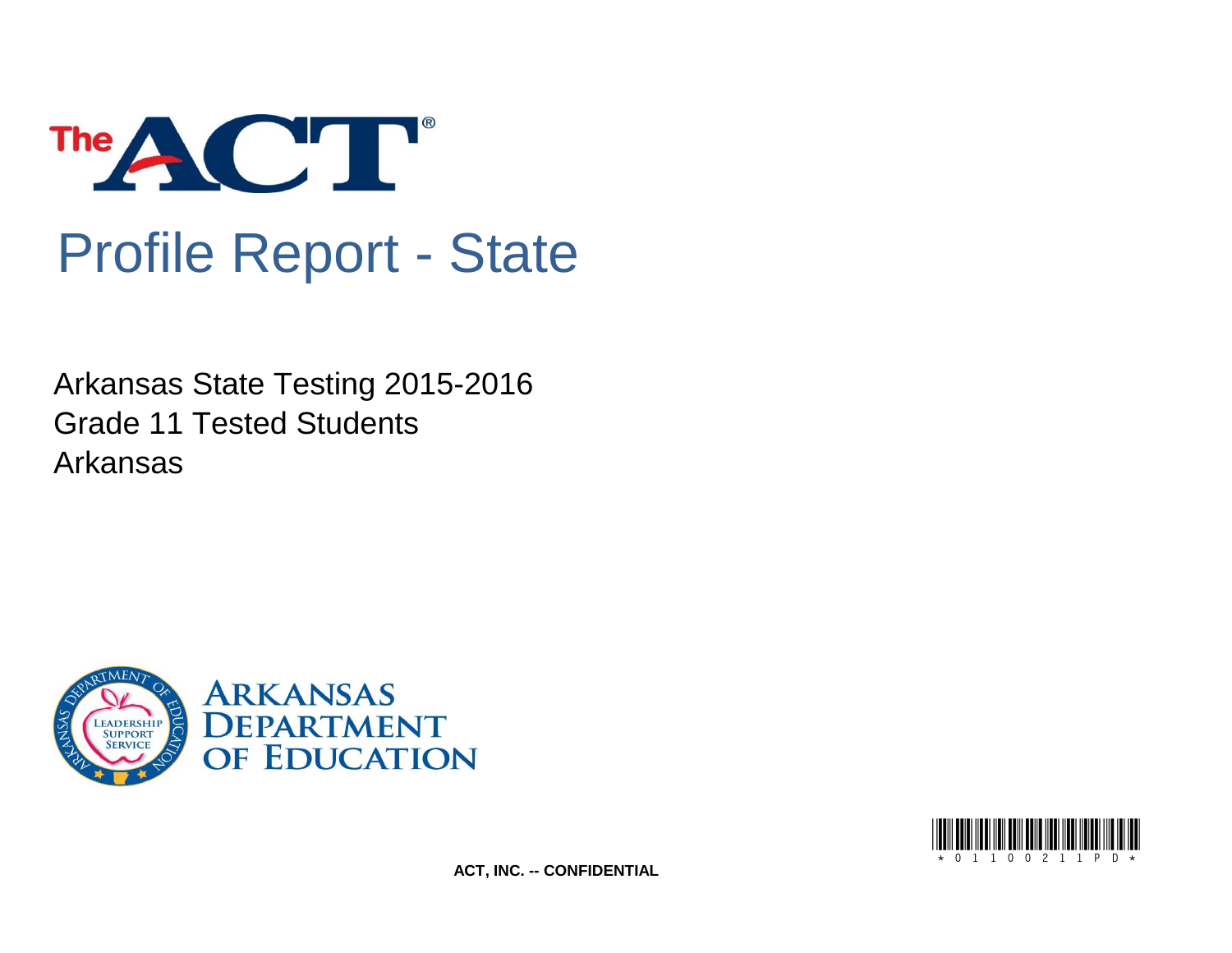### New to your 2015-2016 Profile Report

In Fall 2015, ACT introduced additional test scores and indicators to provide students and educators with more insight into critical aspects of college and career readiness. Tables for these new scores and indicators (Writing scores from enhanced design, ELA score, STEM score, Understanding Complex Texts Indicator, and Progress Toward Career Readiness Indicator) are included in this report to describe available data. To determine where the new scores are summarized in this report, please consult the Table of Contents.

- **Writing scores from enhanced design:** Writing scores from enhanced design describe core writing competencies valued by high school and college educators. These competencies are summarized by the writing scores. The subject-level writing score is reported on ACT's familiar 1-36 scale. Writing scores earned prior to September 2015 are reported in a separate table.
- **ELA:** The English Language Arts (ELA) score is based upon student scores in ACT English, Reading, and Writing, and is intended to represent a measure of students' overall literacy skills. This score utilizes ACT's customary 1-36 scale.
- **STEM:** In response to the national focus on student performance in Science, Technology, Engineering, and Mathematics (STEM), a STEM score was developed to gauge students' overall performance in mathematics and science. This score, driven by ACT Matehmatics and Science scores, ranges from 1 to 36. Test scores from previous years have been calculated.
- **Understanding Complex Texts Indicator:** The Understanding Complex Texts indicator represents students' progress toward understanding the complex written material encountered in college and careers. The indicator is reported in three proficiency levels: Below Proficient, Proficient, and Above Proficient.
- **Progress Toward Career Readiness Indicator:** Progress toward career readiness indicator is based upon the ACT Composite score, representing the level at which students perform relative to the National Career Readiness Certificate (NCRC). Symbolizing attainment of workplace employability skills critical to job success, this indicator is reported in four levels: Progress Needs Improvement, Progress Toward Bronze NCRC, Progress Toward Silver NCRC, and Progress Toward Gold NCRC.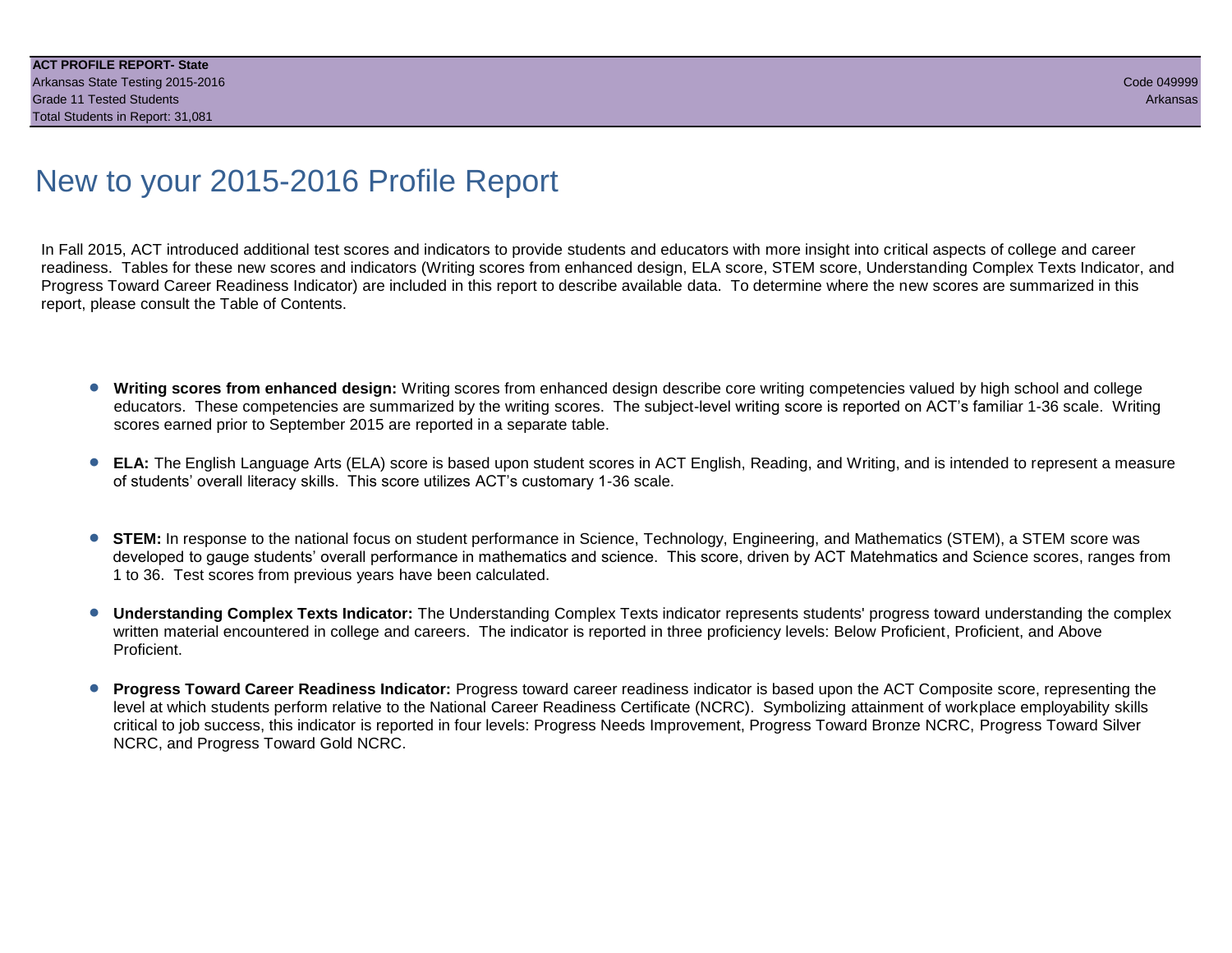### **Table of Contents**

| Section I: Executive Summary<br>Percent of Your Students Ready for College-Level Coursework<br>Five Year Trends-Percent of Students Who Met College Readiness Benchmarks<br>Five Year Trends-Average ACT Scores<br>Five Year Trends-Average ACT Scores by Level of Preparation<br>Five Year Trends-Percent and Average Composite Score by Race/Ethnicity<br>Five Year Trends-Achievement in STEM<br><b>Proficiency Toward Understanding Complex Text</b>                                                                                                                                       | Page 5  |
|------------------------------------------------------------------------------------------------------------------------------------------------------------------------------------------------------------------------------------------------------------------------------------------------------------------------------------------------------------------------------------------------------------------------------------------------------------------------------------------------------------------------------------------------------------------------------------------------|---------|
| Section II: Academic Achievement<br>ACT Score Distributions, Cumulative Percentages, Averages, and Quartile Values<br>Average ACT Composite Scores for Race/Ethnicity by Level of Preparation<br>Average ACT Scores by Race/Ethnicity<br>Average ACT Composite Scores for Gender by Level of Preparation<br>Average ACT Scores by Gender                                                                                                                                                                                                                                                       | Page 11 |
| Section III: College Readiness & Impact of Course Rigor<br>Percent of Students in College and Career Readiness Standards (CCRS) Score Ranges<br>Percent of Students Who Met ACT College Readiness Benchmark Scores by Gender and Race/Ethnicity<br>Progress Toward National Career Readiness Certificates<br>College Readiness Benchmark Percent and Average ACT Scores by Overall High School Curriculum<br>College Readiness Benchmark Percent and Average ACT Scores by Content-Specific Curriculum<br>College Readiness Benchmark Percent and Average ACT Scores by Common Course Patterns | Page 17 |
| Section IV: Career and Educational Aspirations<br>Distribution of Planned Educational Majors for All Students by College Plans<br>Average ACT Composite Scores for Racial/Ethnic Groups by Post-Secondary Educational Aspirations<br>Students' Score Report Preferences at Time of Testing                                                                                                                                                                                                                                                                                                     | Page 23 |
| Section V: Optional Writing Test Results<br>Average ACT Total Writing and English/Language Arts Scores by Race/Ethnicity and Gender                                                                                                                                                                                                                                                                                                                                                                                                                                                            | Page 27 |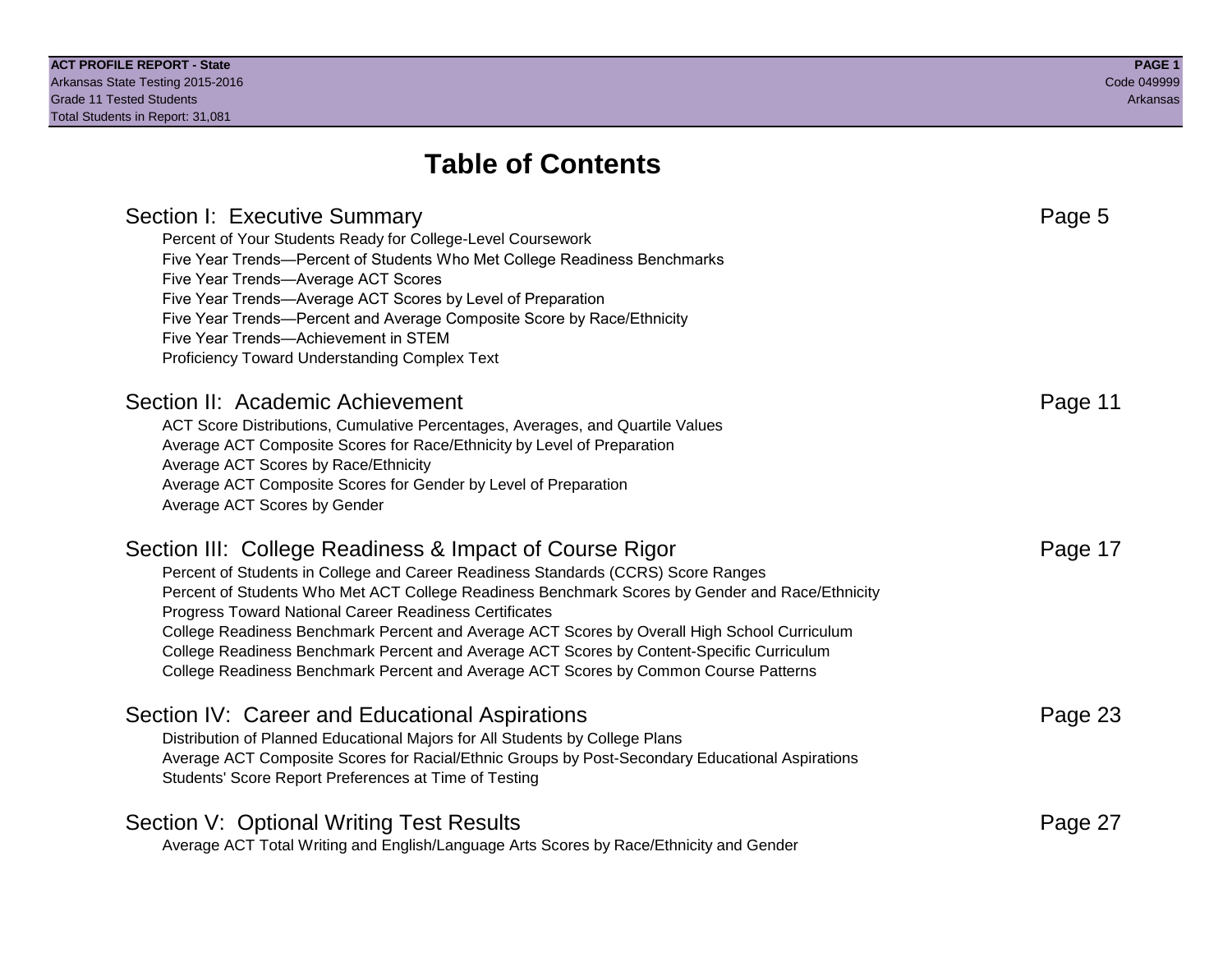This report provides information about the performance of your students who took the ACT as part of the Arkansas State Testing (Grade 11 Tested Students).

This report focuses on:

**Performance** - student test performance in the context of college readiness

**Access** - number of your graduates exposed to college entrance testing and the percent of race/ethnicity participation

**Course Selection** - percent of students pursuing a core curriculum

**Course Rigor** - impact of rigorous coursework on achievement

**College Readiness** - percent of students meeting ACT College Readiness Benchmark Scores in each content area

**Awareness** - extent to which student aspirations match performance

**Articulation** - colleges and universities to which your students send test results

Each year, test data for a school, district, and the state represents a different cohort of students. ACT encourages educators to focus on trends (3, 5, 10 years), not year-to-year changes. Such changes can represent normal – even expected – fluctuations. On the other hand, trend lines offer more insight into what is happening in a school, district, or the state.

Furthermore, ACT encourages educators to measure student performance in the context of college readiness measures. The focus should be on the number and percentage of students who met or exceeded ACT's College Readiness Benchmark Scores, a measure that is much more meaningful and understandable than an average composite score for a group of students.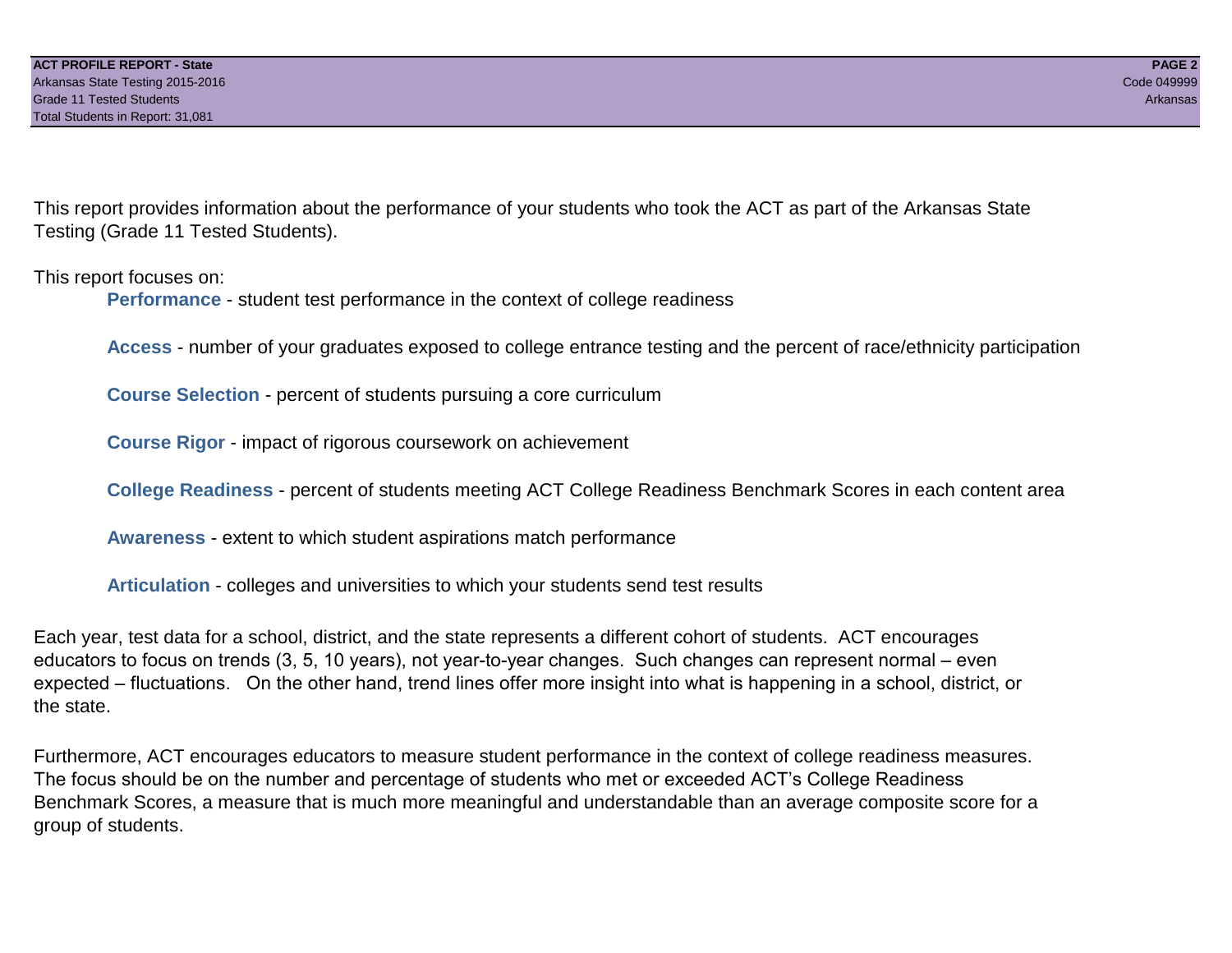### **The ACT is a curriculum-based measure of college readiness. ACT components include:**

Tests of academic achievement in English, math, reading, science, and writing (optional) High school grade and course information Student Profile Section Career Interest Inventory

### **The ACT:**

Every few years, ACT conducts the **ACT National Curriculum Survey** to ensure its curriculum-based assessment tools accurately measure the skills high school teachers teach and instructors of entry-level college courses expect. The ACT is the only college readiness test designed to reflect the results of such a survey.

ACT's **College Readiness Standards** are sets of statements intended to help students, parents and educators understand the meaning of test scores. The standards relate test scores to the types of skills needed for success in high school and beyond. They serve as a direct link between what students have learned and what they are ready to do next. The ACT is the only college readiness test for which scores can be tied directly to standards. *Connecting College Readiness Standards to the Classroom* interpretive guides can be found at www.act.org/content/act/en/education-and-career-planning/college-and-career-readiness-standards.html.

Only the ACT reports **College Readiness Benchmark Scores** – A benchmark score is the minimum score needed on an ACT subject-area test to indicate a 50% chance of obtaining a B or higher or about a 75% chance of obtaining a C or higher in the corresponding credit-bearing college courses, which include English Composition, Algebra, Social Science and Biology. These scores were empirically derived based on the actual performance of students in college. The College Readiness Benchmark Scores, updated in August of 2013, are:

| College Course/Course Area | <b>ACT Test</b> | <b>Benchmark Score</b> |
|----------------------------|-----------------|------------------------|
| <b>English Composition</b> | English         | 18                     |
| Algebra                    | Mathematics     | 22                     |
| <b>Social Sciences</b>     | Reading         | 22                     |
| Biology                    | Science         | 23                     |

For more information, go to www.act.org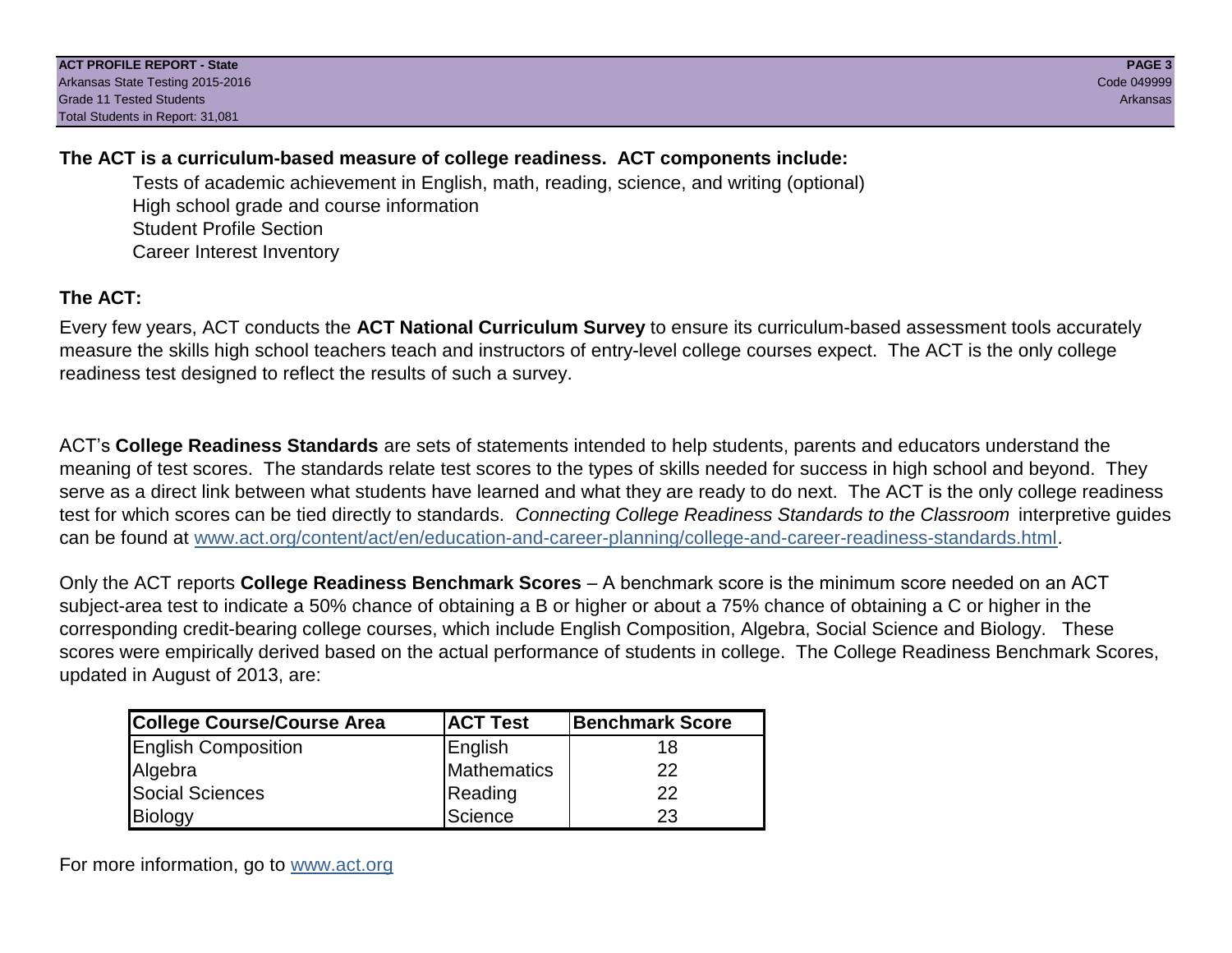### **How to Improve Scores and Increase College Readiness**

14% of your students met all four ACT College Readiness Benchmark Scores (Table 1.1). To improve students' scores and increase the percentage of students identified as college ready, ACT suggests:

PROVIDING ACCESS FOR ALL STUDENTS TO TAKE THE ACT: 31,081 of your students are included in this report (the 'cohort'). Increasing access insures that more students have the opportunity to consider college and allows the reader to use this report to evaluate how well courses and instructional programs are preparing students for college and work.

MAKING CORE CURRICULUM A PRIORITY: Emphasize the need for all students to develop college and work ready skills, regardless of postsecondary aspirations. 67% of the students in the cohort reported taking courses that would be considered 'Core or More' (Table 1.4).

MAKING SURE STUDENTS ARE TAKING THE RIGHT KINDS OF COURSES: Table 3.8 reports 5% of the cohort took less than three years of math courses. Of these students, 5% were college ready. 15% of the cohort reported taking a course sequence of Algebra I, Algebra II, and Geometry. 6% of these students were college ready. In comparison, 31% of the students who took 3 or more years of math beyond Algebra I, Algebra II, and Geometry were college ready. Getting more students ready for Algebra prior to 9th grade will increase the chances that students will be prepared for and take advanced-level math courses.

Similarly, Table 3.8 reports 11% of the cohort took less than three years of natural science courses. 6% of these students were college ready. In comparison, 28% of students who took at least three years of science coursework were college ready.

EVALUATING RIGOR OF COURSES: Table 3.1 reports the percentage of students falling in each of the ACT College Readiness Standards score ranges. For example, approximately 68% of the cohort fall into the lowest three Mathematics score ranges. To increase these students' achievement, identify the standards they should focus on next by accessing ACT's College Readiness Standards at www.act.org/standard.

PLAN GUIDANCE ACTIVITIES BASED ON STUDENTS' CAREER AND COLLEGE ASPIRATIONS: Data in Tables 4.1 and 4.2 enable the reader to determine if aspirations are consistent with academic performance and whether, among students with similar aspirations, academic performance is consistent across racial/ethnic groups.

For more information on interpreting data in this report, or to learn how ACT can help your students improve their readiness for college and the workplace, contact ACT Customer Service at 319-337-1365 or customerservices@act.org.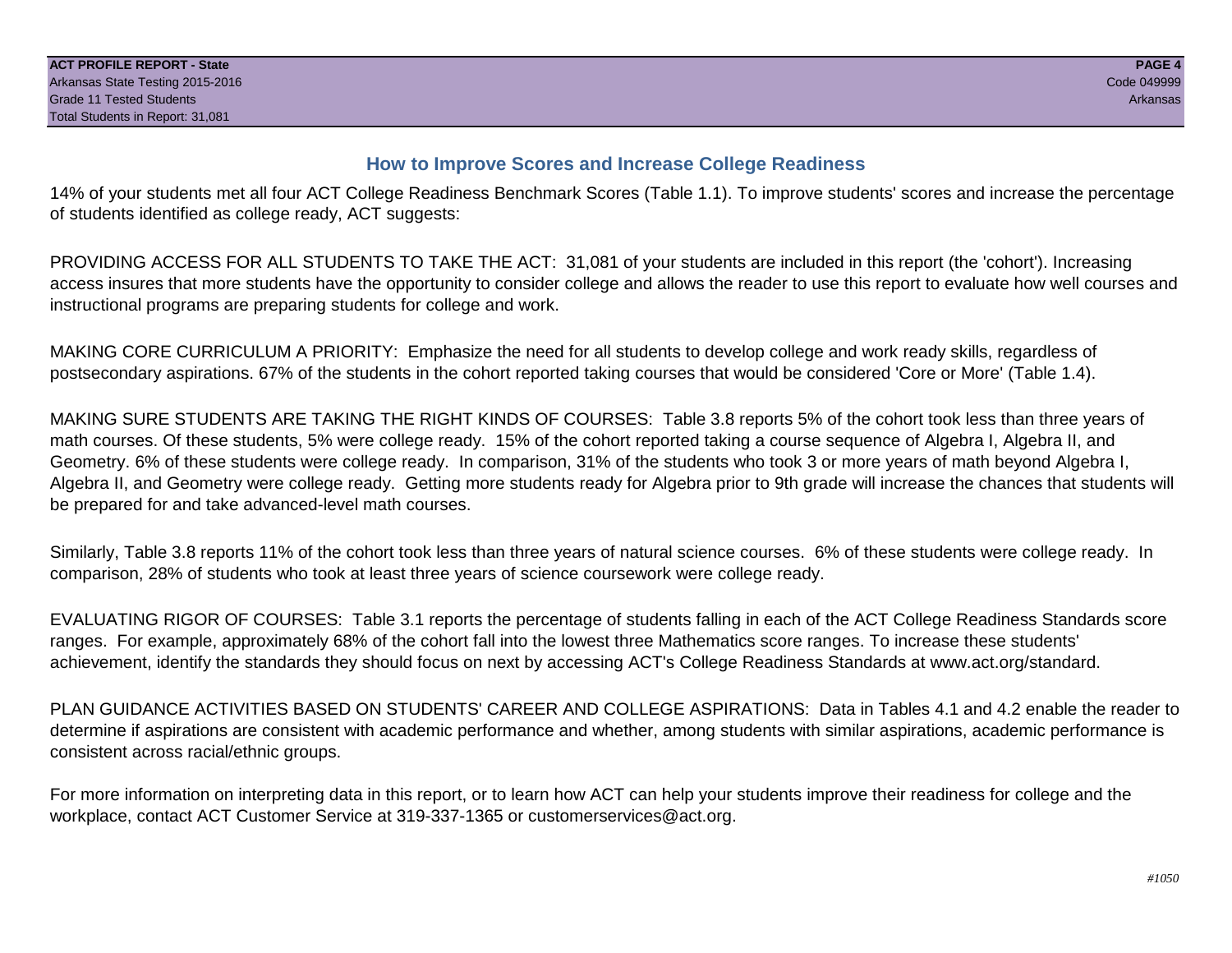### Section I Executive Summary

Beginning in August 2013, College Readiness Benchmarks for Reading and Science were updated to reflect the most recent college coursework research.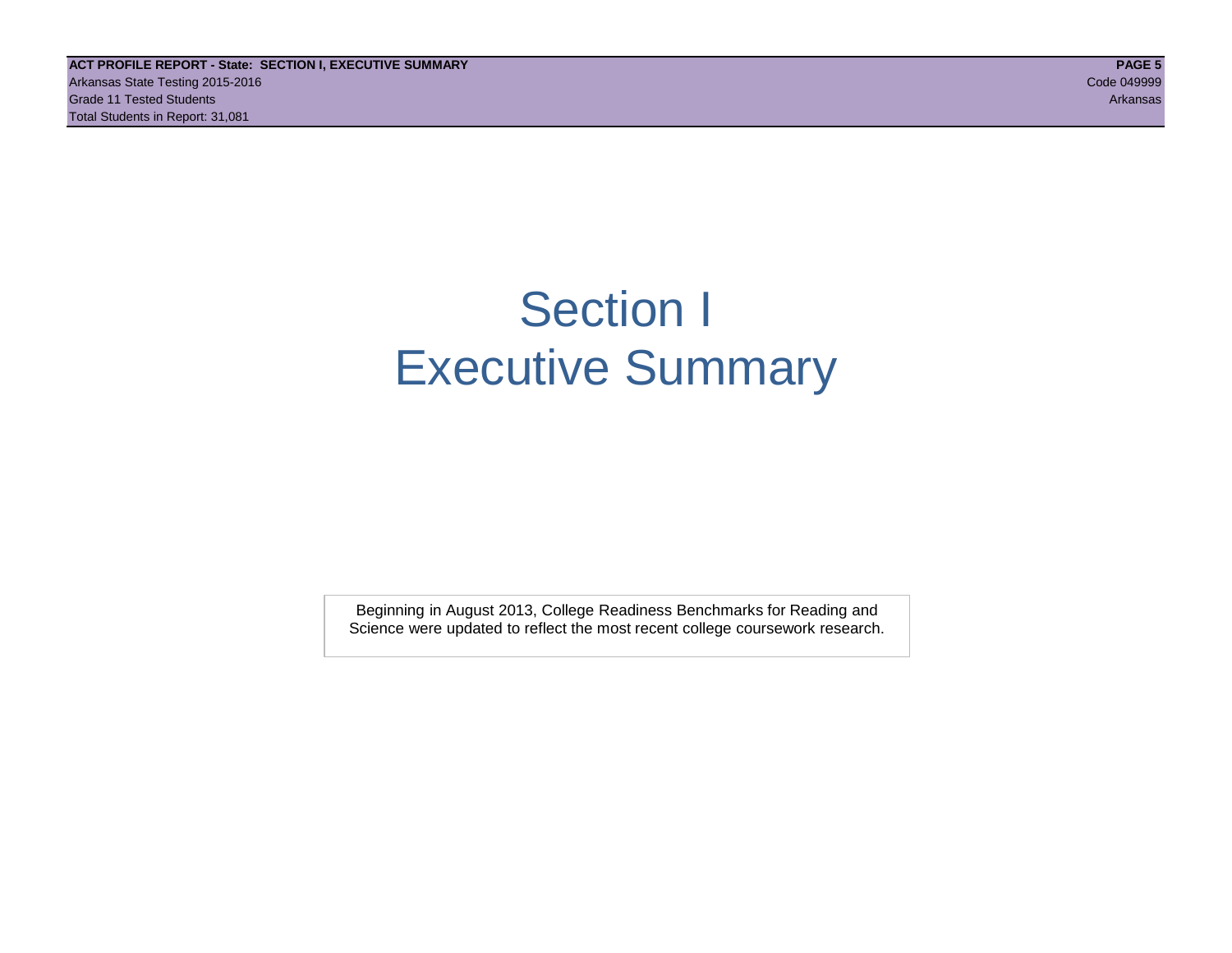



**A benchmark score is the minimum score needed on an ACT subject-area test to indicate a 50% chance of obtaining a B or higher or about a 75% chance of obtaining a C or higher in the corresponding credit-bearing college course.**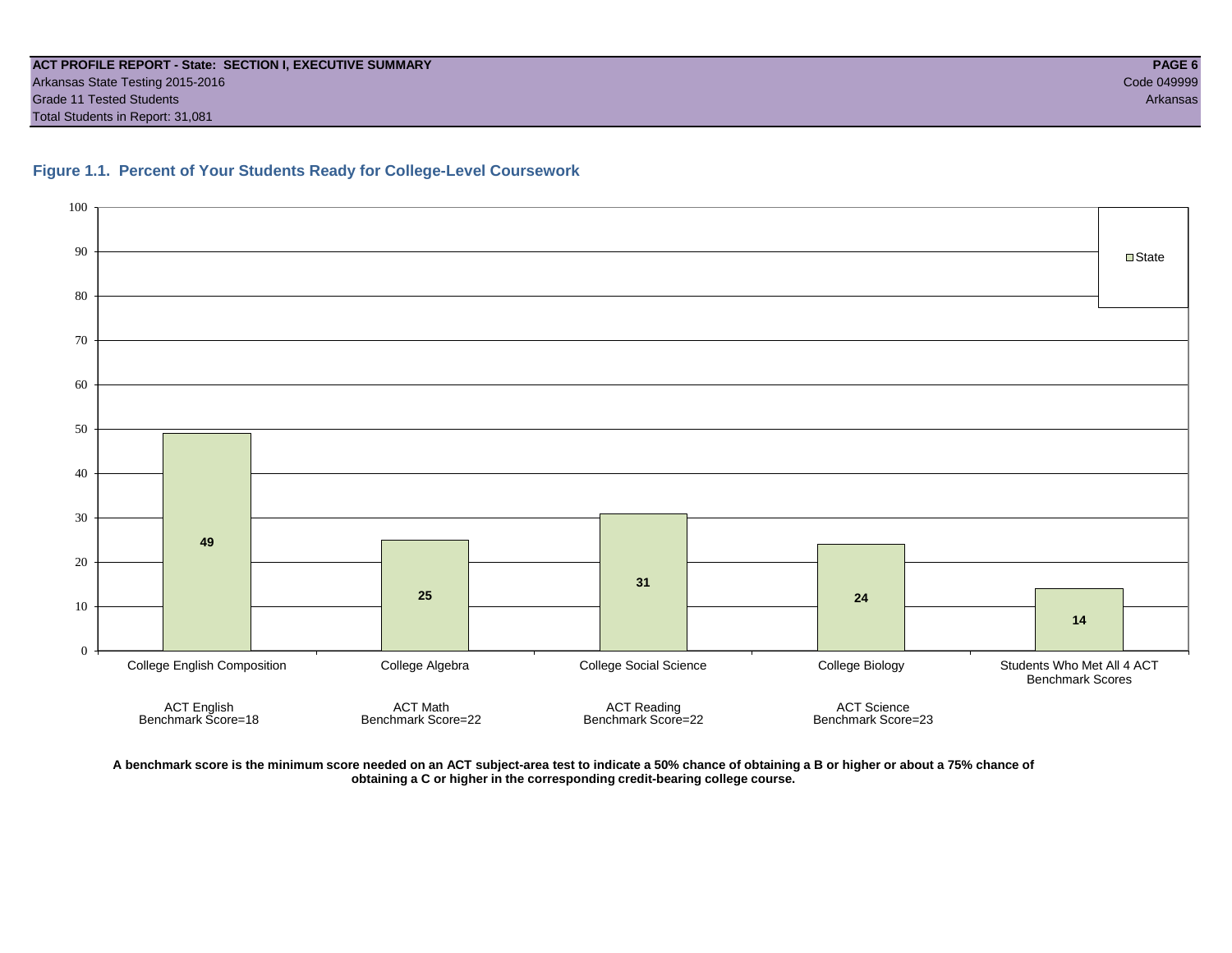### **ACT PROFILE REPORT - State: SECTION I, EXECUTIVE SUMMARY PAGE 7** Arkansas State Testing 2015-2016 Code 049999 Grade 11 Tested Students Arkansas Total Students in Report: 31,081

### **Table 1.1. Five Year Trends—Percent of Students Who Met College Readiness Benchmarks**

|           | <b>Number of Students</b> |                | <b>Percent Who Met Benchmarks</b> |              |                |                     |  |  |  |  |  |  |
|-----------|---------------------------|----------------|-----------------------------------|--------------|----------------|---------------------|--|--|--|--|--|--|
|           | Tested                    | <b>English</b> | <b>Mathematics</b>                | Reading      | <b>Science</b> | <b>Met All Four</b> |  |  |  |  |  |  |
| Year      | <b>State</b>              | State          | <b>State</b>                      | <b>State</b> | <b>State</b>   | <b>State</b>        |  |  |  |  |  |  |
| 2011-2012 | 6,220                     | 48             | 25                                | 32           |                | 13                  |  |  |  |  |  |  |
| 2012-2013 | 7,170                     | 50             | 27                                | 36           | 18             | 13                  |  |  |  |  |  |  |
| 2013-2014 | 7,051                     | 52             | 27                                | 31           | 26             | 16                  |  |  |  |  |  |  |
| 2014-2015 | 8,733                     | 49             | 26                                | 29           | 23             | 14                  |  |  |  |  |  |  |
| 2015-2016 | 31,081                    | 49             | 25                                | 31           | 24             | 14                  |  |  |  |  |  |  |

### **Table 1.2. Five Year Trends—Average ACT Scores**

|           | <b>Number of Students</b> |                |                    | <b>Average ACT Scores</b> |                |                  |
|-----------|---------------------------|----------------|--------------------|---------------------------|----------------|------------------|
|           | Tested                    | <b>English</b> | <b>Mathematics</b> | Reading                   | <b>Science</b> | <b>Composite</b> |
| Year      | <b>State</b>              | <b>State</b>   | <b>State</b>       | <b>State</b>              | <b>State</b>   | <b>State</b>     |
| 2011-2012 | 6,220                     | 17.6           | 18.7               | 18.5                      | 18.6           | 18.5             |
| 2012-2013 | 7,170                     | 18.1           | 19.0               | 18.8                      | 18.9           | 18.8             |
| 2013-2014 | 7,051                     | 18.2           | 19.0               | 19.2                      | 19.2           | 19.0             |
| 2014-2015 | 8,733                     | 18.1           | 18.5               | 19.0                      | 18.7           | 18.7             |
| 2015-2016 | 31,081                    | 18.1           | 18.6               | 19.0                      | 19.1           | 18.8             |

**Table 1.3. Five Year Trends—Average ACT Scores Statewide (table omitted for this report)**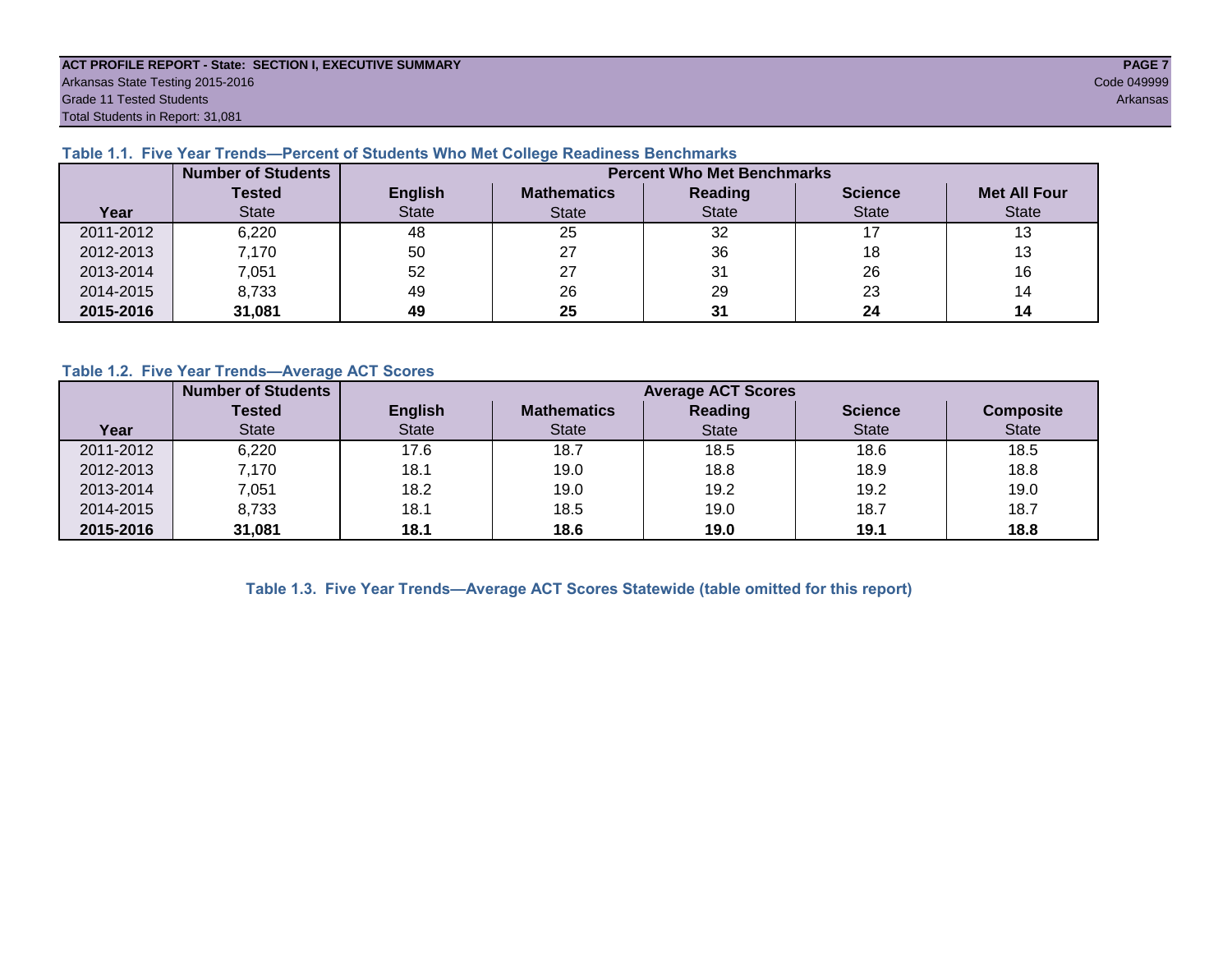#### **ACT PROFILE REPORT - State: SECTION I, EXECUTIVE SUMMARY PAGE 8** Arkansas State Testing 2015-2016 Code 049999 Grade 11 Tested Students Arkansas Total Students in Report: 31,081

#### **Average ACT Scores Number of Students Tested Percent<sup>2</sup> English Mathematics Reading Science Composite Year** Core or  $More<sup>1</sup>$ Less than Core **Core** or More Less than Core Core or More Less than Core Core or More Less than Core Core or More Less than Core Core or More Less than Core Core or More Less than Core 2011-2012 | 3,589 | 1,653 | 58 | 27 | 19.0 | 15.2 | 19.6 | 17.1 | 19.8 | 16.4 | 19.6 | 16.8 | 19.6 | 16.5 2012-2013 | 4,297 | 1,657 | 60 | 23 | 19.6 | 15.3 | 19.8 | 17.2 | 20.1 | 16.6 | 20.0 | 16.8 | 20.0 | 16.6 2013-2014 | 4,110 | 1,585 | 58 | 22 | 20.0 | 15.3 | 20.1 | 17.2 | 20.6 | 16.8 | 20.4 | 17.2 | 20.4 | 16.7 2014-2015 | 5,217 | 2,034 | 60 | 23 | 19.7 | 15.5 | 19.6 | 16.8 | 20.4 | 16.9 | 20.0 | 16.6 | 20.1 | 16.6 **2015-2016 20,702 7,393 67 24 19.4 15.5 19.6 16.9 20.2 16.9 20.1 17.4 20.0 16.8**

### **Table 1.4. Five Year Trends—Average ACT Scores by Level of Preparation**

<sup>1</sup>"Core or More" results correspond to students taking four or more years of English AND three or more years each of math, social studies, and natural science.

 $<sup>2</sup>$  Percent of all students tested. Numbers will not add up to 100% due to student non-response.</sup>

### **Table 1.5. Five Year Trends—Percent and Average Composite Score by Race/Ethnicity**

|                                        | 2011-2012 |     |      | 2012-2013 |     | 2013-2014 |       | 2014-2015 |      |       | 2015-2016 |      |        |      |      |
|----------------------------------------|-----------|-----|------|-----------|-----|-----------|-------|-----------|------|-------|-----------|------|--------|------|------|
|                                        | N         | %   | Avg  | N         | %   | Avg       | N     | $\%$      | Avg  | N     | %         | Ava  | N      | $\%$ | Avg  |
| <b>All Students</b>                    | 6.220     | 100 | 18.5 | 7,170     | 100 | 18.8      | 7,051 | 100       | 19.0 | 8.733 | 100       | 18.7 | 31.081 | 100  | 18.8 |
| <b>Black/African American</b>          | 1.112     | 18  | 15.5 | .338      | 19  | 15.9      | 1.415 | 20        | 16.2 | .755  | 20        | 15.9 | 4.943  | 16   | 15.9 |
| American Indian/Alaska Native          | 43        |     | 18.0 | 39        |     | 19.2      | 44    |           | 19.1 | 70    |           | 17.9 | 185    |      | 18.1 |
| White                                  | 3.362     | 54  | 19.5 | 3.444     | 48  | 20.1      | 3,576 | 51        | 20.4 | 3.859 | 44        | 20.3 | 16.813 | 54   | 19.9 |
| Hispanic/Latino                        | 465       |     | 17.4 | 512       |     | 17.4      | 515   |           | 17.7 | 780   | 9         | 17.4 | 3,093  | 10   | 17.6 |
| Asian                                  | 87        |     | 20.5 | 133       |     | 23.1      | 152   |           | 23.3 | 166   |           | 22.4 | 467    |      | 21.2 |
| Native Hawaiian/Other Pacific Islander | 11        |     | 15.7 |           |     | 15.4      | 8     |           | 16.0 | 11    |           | 18.0 | 141    |      | 15.2 |
| Two or more races                      | 184       | 3   | 19.0 | 215       |     | 19.9      | 264   | 4         | 19.7 | 313   |           | 19.4 | 1.292  |      | 19.2 |
| Prefer not to respond/No response      | 956       | 15  | 18.6 | .482      | 21  | 18.4      | 1,077 | 15        | 18.7 | .779  | 20        | 18.2 | 4,147  | 13   | 18.7 |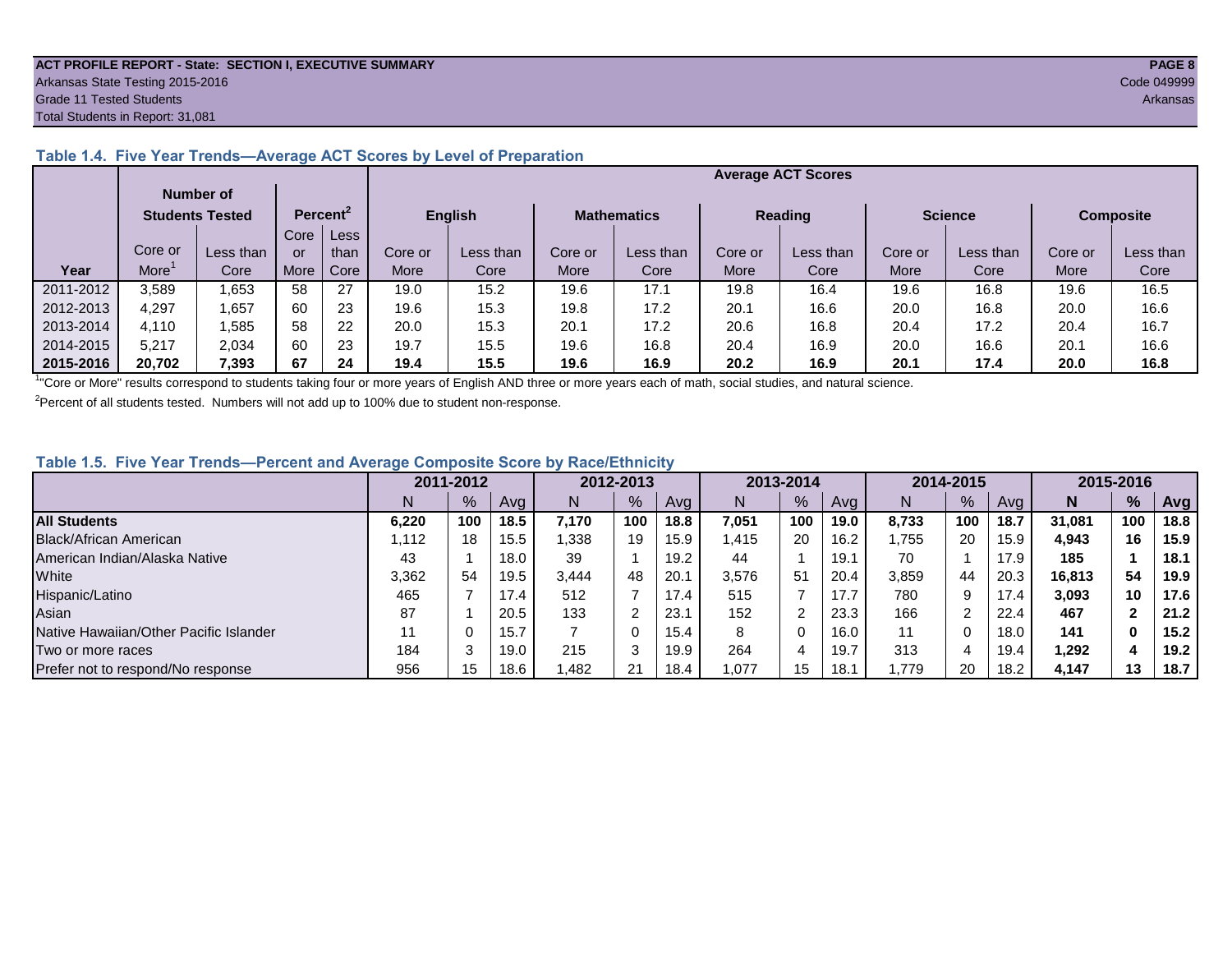### **Table 1.6. Five Year Trends—Achievement in STEM<sup>1</sup>**

|           |                        | <b>All Tested Students</b> |                                       | <b>Students Meeting STEM Benchmarks</b> |                           |
|-----------|------------------------|----------------------------|---------------------------------------|-----------------------------------------|---------------------------|
|           | Number of              |                            |                                       |                                         |                           |
|           | <b>Students Tested</b> | <b>Avg. STEM Score</b>     | <b>Percent Meeting STEM Benchmark</b> | <b>Avg. Mathematics Score</b>           | <b>Avg. Science Score</b> |
| Year      | <b>State</b>           | <b>State</b>               | <b>State</b>                          | <b>State</b>                            | <b>State</b>              |
| 2011-2012 | 6,220                  | 18.9                       |                                       | 27.3                                    | 27.6                      |
| 2012-2013 | 7,170                  | 19.2                       |                                       | 27.7                                    | 28.5                      |
| 2013-2014 | 7,051                  | 19.3                       | 10                                    | 27.6                                    | 27.8                      |
| 2014-2015 | 8,733                  | 18.9                       |                                       | 27.6                                    | 28.0                      |
| 2015-2016 | 31,081                 | 19.1                       |                                       | 27.6                                    | 28.0                      |

<sup>1</sup>The STEM score describes students' overall proficiency in mathematics and science.

### **Table 1.7. Proficiency In Understanding Complex Texts<sup>1</sup>**

|           |              | <b>Text Complexity Proficiency Level</b> |              |              |                   |              |                                     |              |       |  |  |  |  |
|-----------|--------------|------------------------------------------|--------------|--------------|-------------------|--------------|-------------------------------------|--------------|-------|--|--|--|--|
|           |              | <b>Below Proficient</b>                  |              |              | <b>Proficient</b> |              | <b>Above Proficient</b>             |              |       |  |  |  |  |
|           | N            | <b>Percent</b>                           | Avg. Reading | N            | <b>Percent</b>    | Avg. Reading | Avg. Reading<br>N<br><b>Percent</b> |              |       |  |  |  |  |
| Year      | <b>State</b> | State                                    | <b>State</b> | <b>State</b> | <b>State</b>      | <b>State</b> | <b>State</b>                        | <b>State</b> | State |  |  |  |  |
| 2011-2012 |              |                                          |              |              | u                 |              |                                     |              |       |  |  |  |  |
| 2012-2013 |              |                                          |              |              |                   |              |                                     |              |       |  |  |  |  |
| 2013-2014 |              |                                          |              |              |                   |              |                                     |              |       |  |  |  |  |
| 2014-2015 |              |                                          |              |              |                   |              |                                     |              |       |  |  |  |  |
| 2015-2016 | 19,469       | 63                                       | 15.5         | 8,268        | 27                | 22.9         | 3,344                               |              | 30.0  |  |  |  |  |

<sup>1</sup>The text complexity indicator, beginning in Fall 2015, represents students' progress toward understanding complex written material often encountered in college and careers.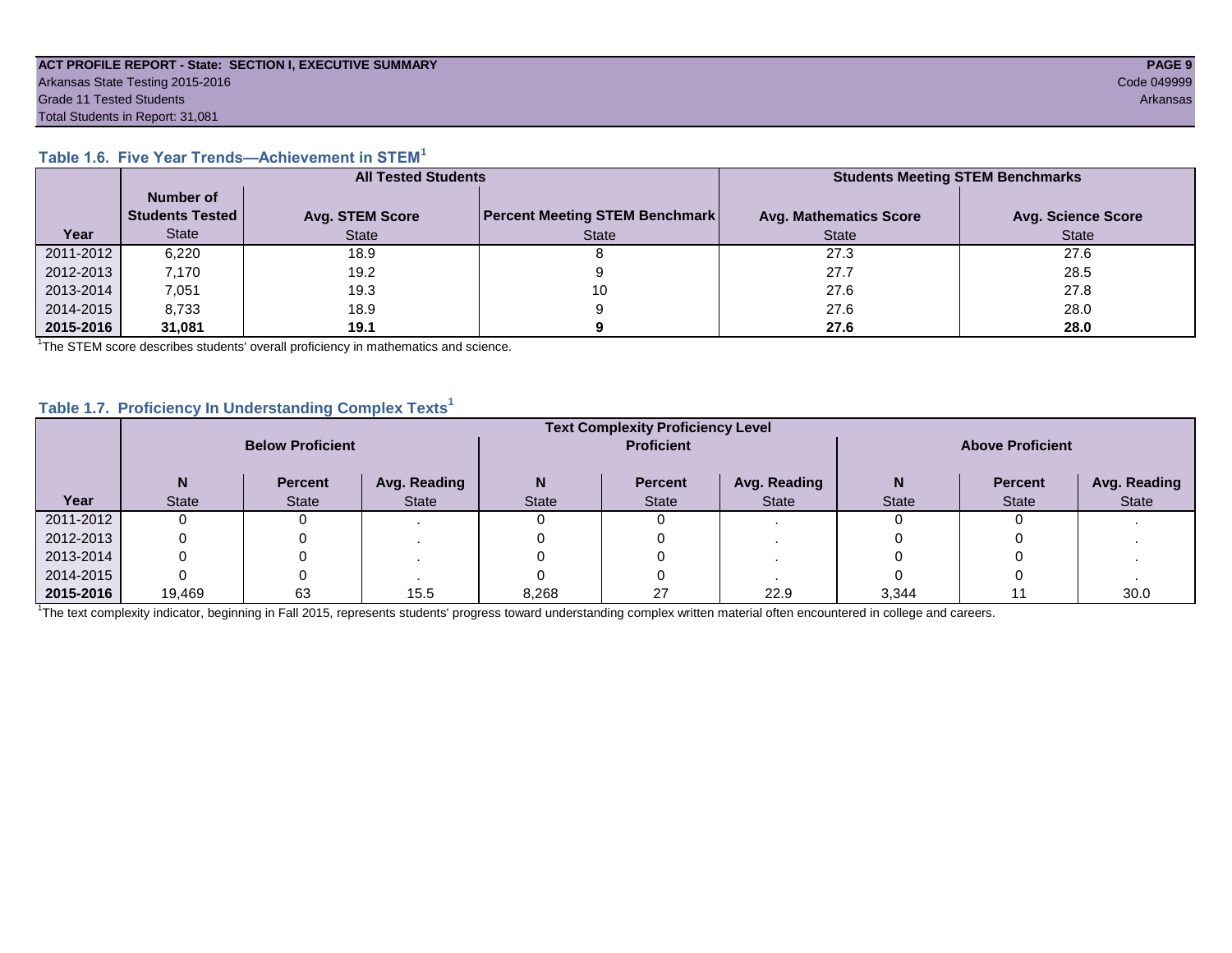### This page intentionally left blank.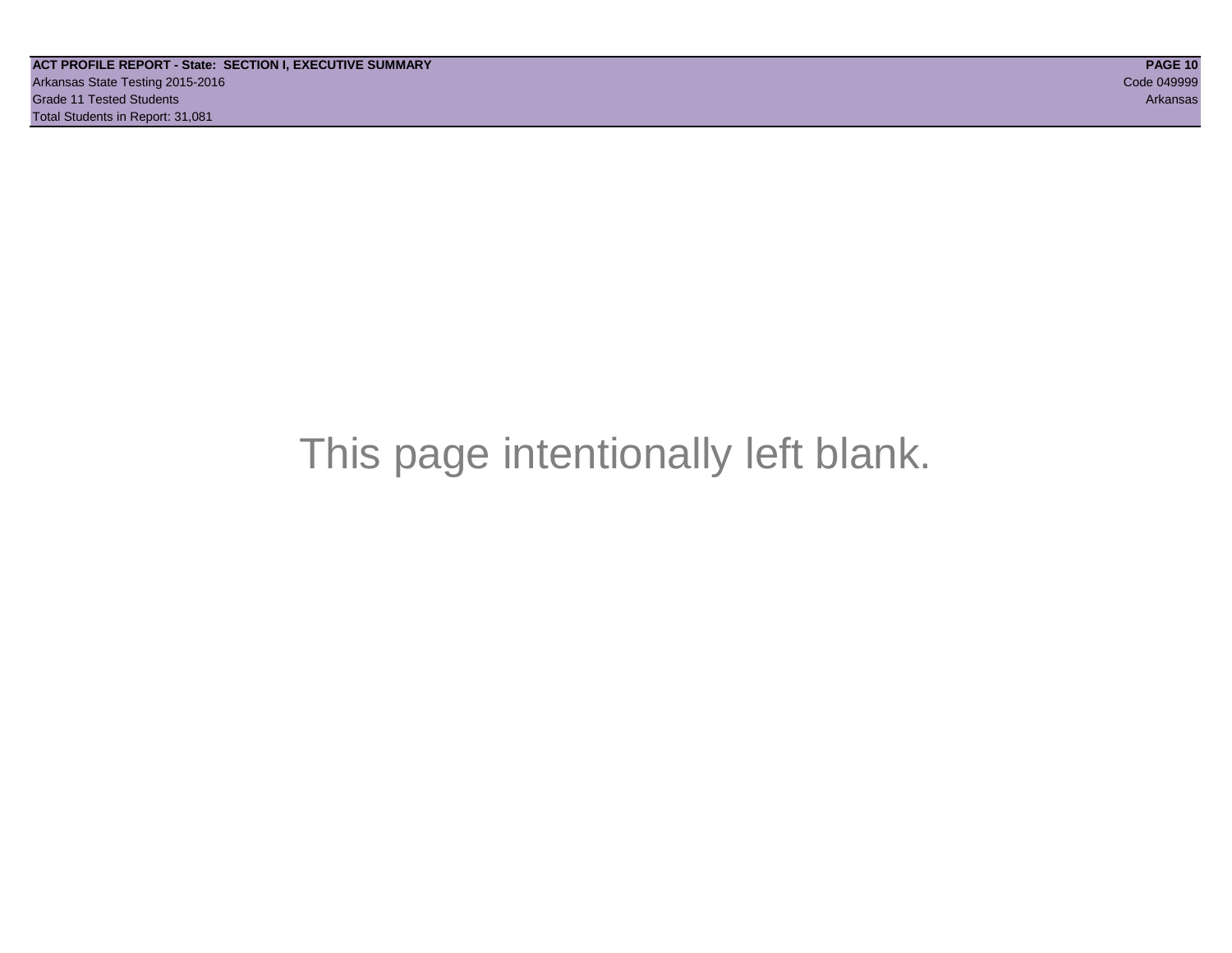## Section II Academic Achievement

Beginning in August 2013, College Readiness Benchmarks for Reading and Science were updated to reflect the most recent college coursework research.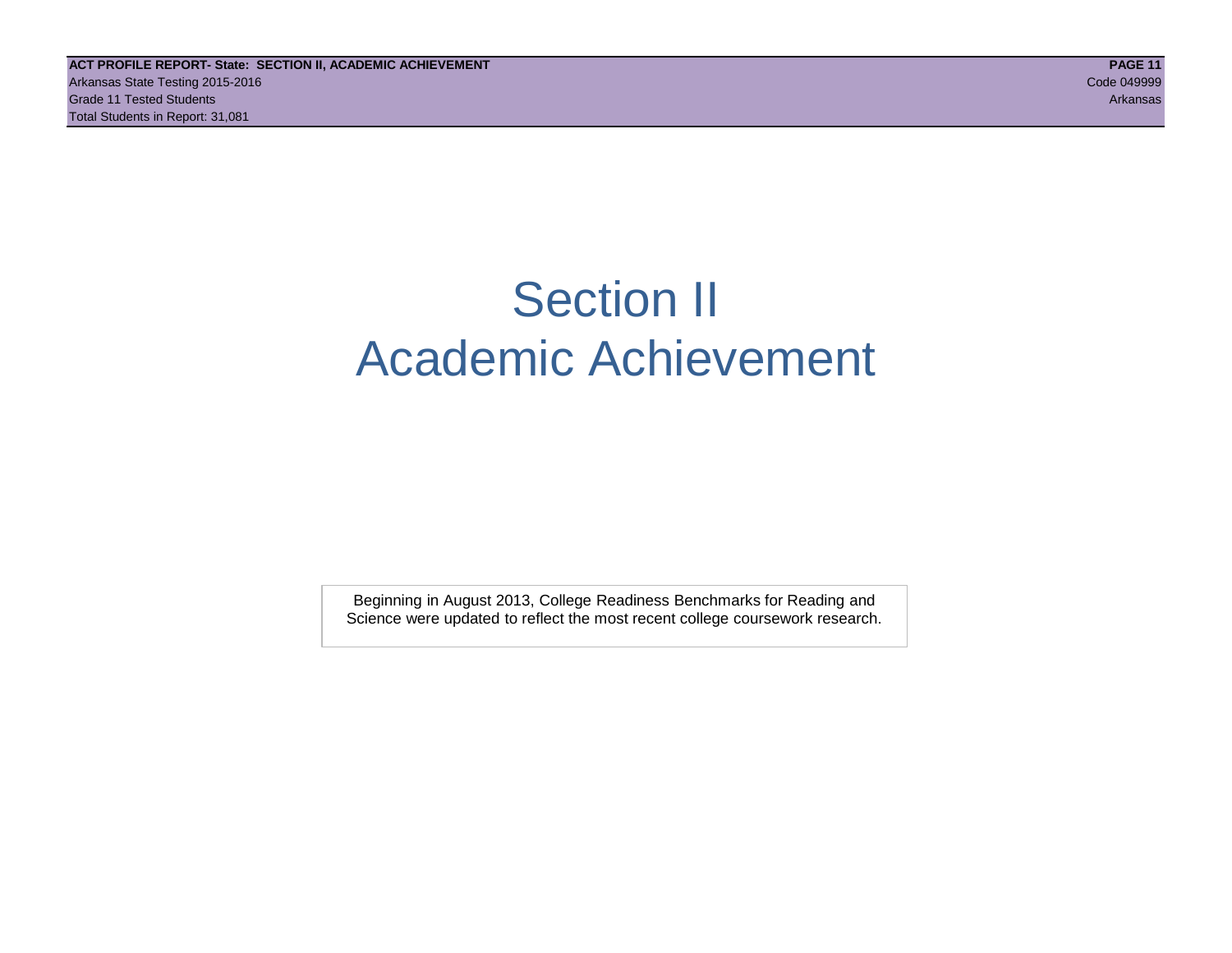### **ACT PROFILE REPORT- State: SECTION II, ACADEMIC ACHIEVEMENT** *PAGE 12* Arkansas State Testing 2015-2016 **Code 049999** Code 049999

**Grade 11 Tested Students** Arkansas Arkansas Arkansas Arkansas Arkansas Arkansas Arkansas Arkansas Arkansas Arkansas Total Students in Report: 31,081

|  |  | Table 2.1. ACT Score Distributions, Cumulative Percentages (CP <sup>1</sup> ), and Score Averages |  |  |
|--|--|---------------------------------------------------------------------------------------------------|--|--|
|  |  |                                                                                                   |  |  |
|  |  |                                                                                                   |  |  |

| <b>ACT Scale</b> |                         | <b>English</b> |                | <b>Mathematics</b>      |                | Reading   |                  | <b>Science</b> |                | Composite      |              | <b>STEM</b>    | <b>ACT Scale</b> |
|------------------|-------------------------|----------------|----------------|-------------------------|----------------|-----------|------------------|----------------|----------------|----------------|--------------|----------------|------------------|
| <b>Score</b>     | ${\sf N}$               | $\mathsf{CP}$  | $\mathsf{N}$   | CP                      | $\mathsf{N}$   | CP        | ${\sf N}$        | $\mathsf{CP}$  | $\mathsf{N}$   | CP             | ${\sf N}$    | CP             | <b>Score</b>     |
| 36               | 31                      | 100            | 15             | 100                     | 52             | 100       | 47               | 100            | $\overline{4}$ | 100            | 13           | 100            | 36               |
| 35               | 179                     | 100            | 19             | 100                     | 138            | 100       | 55               | 100            | 31             | 100            | 31           | 100            | 35               |
| 34               | 250                     | 99             | 66             | 100                     | 180            | 99        | 82               | 100            | 51             | 100            | 51           | 100            | 34               |
| 33               | 203                     | 99             | 49             | 100                     | 255            | 99        | 120              | 99             | 88             | 100            | 72           | 100            | 33               |
| 32               | 386                     | 98             | 113            | 100                     | 564            | 98        | 163              | 99             | 158            | 99             | 81           | 99             | 32               |
| 31               | 227                     | 97             | 80             | 99                      | 383            | 96        | 184              | 98             | 223            | 99             | 165          | 99             | 31               |
| 30               | 234                     | 96             | 112            | 99                      | 400            | 95        | 201              | 98             | 292            | 98             | 203          | 99             | $30\,$           |
| 29               | 565                     | 95             | 392            | 99                      | 480            | 94        | 23               | 97             | 379            | 97             | 245          | 98             | 29               |
| 28               | 317                     | 93             | 432            | 97                      | 536            | 92        | 254              | 97             | 525            | 96             | 409          | 97             | 28               |
| 27               | 645                     | 92             | 615            | 96                      | 557            | 90        | 773              | 96             | 648            | 94             | 574          | 96             | 27               |
| 26               | 689                     | 90             | 1,033          | 94                      | 693            | 89        | 516              | 94             | 770            | 92             | 859          | 94             | 26               |
| 25               | 826                     | 88             | 924            | 91                      | 1,415          | 86        | 1,270            | 92             | 1,005          | $90\,$         | 1,151        | 91             | 25               |
| 24               | 1,337                   | 85             | 1,652          | 88                      | 917            | 82        | 1,659            | 88             | 1,189          | 87             | 1,371        | 88             | 24               |
| 23               | 1,416                   | 81             | 1,301          | 82                      | 1,084          | 79        | 2,099            | 83             | 1,438          | 83             | 1,426        | 83             | 23               |
| 22               | 1,590                   | 76             | 837            | 78                      | 2,126          | 75        | 1,488            | 76             | 1,647          | 78             | 1,592        | 79             | 22               |
| 21               | 1,714                   | 71             | 1,495          | 75                      | 2,271          | 69        | 2,696            | 71             | 1,923          | 73             | 1,791        | 73             | 21               |
| 20               | 1,929                   | 66             | 923            | $71$                    | 1,498          | 61        | 1,841            | 63             | 2,035          | 67             | 2,245        | 68             | 20               |
| 19               | 1,295                   | 60             | 1,795          | 68                      | 1,366          | 56        | 3,326            | 57             | 2,260          | 60             | 2,730        | 60             | $19$             |
| 18               | 1,357                   | 55             | 2,852          | 62                      | 2,918          | 52        | 2,048            | 46             | 2,304          | 53             | 3,212        | 52             | $18$             |
| 17               | 1,418                   | 51             | 3,262          | 53                      | 1,651          | 43        | 2,181            | 39             | 2,636          | 45             | 3,172        | 41             | $17$             |
| 16               | 2,083                   | 47             | 5,471          | 42                      | 1,475          | 37        | 3,532            | 32             | 2,593          | 37             | 3,687        | 31             | $16\,$           |
| 15               | 2,330                   | 40             | 4,179          | 25                      | 1,829          | 33        | 1,776            | 21             | 2,605          | 29             | 2,640        | 19             | 15               |
| 14               | 2,268                   | 32             | 1,847          | 11                      | 2,663          | 27        | 1,437            | 15             | 2,600          | 20             | 1,767        | 11             | 14               |
| 13               | 1,042                   | 25             | 1,043          | $\,$ 5 $\,$             | 1,707          | 18        | 1,431            | 11             | 2,138          | 12             | 1,087        | 5              | 13               |
| 12               | 1,631                   | 22             | 384            | $\overline{\mathbf{c}}$ | 1,494          | 13        | 424              | 6              | 1,130          | 5              | 384          | $\overline{2}$ | 12               |
| 11               | 2,090                   | 16             | 143            | 1                       | 1,417          | 8         | 976              | $\mathbf 5$    | 330            | 1              | 89           | 1              | 11               |
| 10               | 1,657                   | 10             | 31             | 1                       | 478            | 3         | 283              | $\sqrt{2}$     | 65             |                | 21           |                | 10               |
| 9                | 705                     | $\overline{4}$ | $\mathbf{2}$   | 1                       | 284            | 2         | 116              | $\overline{1}$ | $\overline{7}$ |                | 5            |                | 9                |
| 8                | 446                     | 2              | 6              | 1                       | 146            | 1         | 50               | $\overline{1}$ | $\overline{7}$ |                | 3            |                | 8                |
|                  | 159                     | $\mathbf{1}$   | 2              | 1                       | 69             |           | 8                | $\overline{1}$ | 0              |                | $\mathbf{1}$ |                | $\overline{7}$   |
| 6                | 38                      | $\mathbf{1}$   |                | 1                       | 12             |           | 18               | $\overline{1}$ | 0              |                | 3            |                | 6                |
| 5                | 18                      | $\mathbf{1}$   | 0              | 1                       | 16             |           | $\boldsymbol{2}$ | $\overline{1}$ | 0              |                | $\mathbf{1}$ |                | 5                |
|                  | 3                       | $\mathbf{1}$   | $\overline{2}$ | 1                       | 3              |           | $\mathbf 0$      | $\mathbf{1}$   | 0              |                | $\mathbf 0$  |                |                  |
| 3                | $\overline{\mathbf{c}}$ | $\mathbf{1}$   |                | $\mathbf 1$             | $\overline{4}$ |           | 1                | $\overline{1}$ | 0              | 1              | $\mathbf 0$  |                | 3                |
| $\overline{2}$   | 1                       | $\mathbf 1$    | 0              | 1                       | 0              |           | 0                | -1             | 0              | 1              | 0            |                | $\overline{2}$   |
|                  | $\Omega$                | $\mathbf{1}$   | $\overline{2}$ | $\mathbf{1}$            | $\Omega$       |           | 1                | $\overline{1}$ | $\Omega$       | $\overline{1}$ | $\Omega$     |                |                  |
| Avg (SD)         |                         | 18.1(6.2)      |                | 18.6(4.4)               |                | 19.0(5.9) |                  | 19.1(4.7)      |                | 18.8(4.8)      |              | 19.1(4.2)      | Avg (SD)         |

<sup>1</sup>CP is the cumulative percent of students at or below a score point.

Note: Shaded portions of columns identify the students who met/exceeded the ACT College Readiness Benchmark Scores.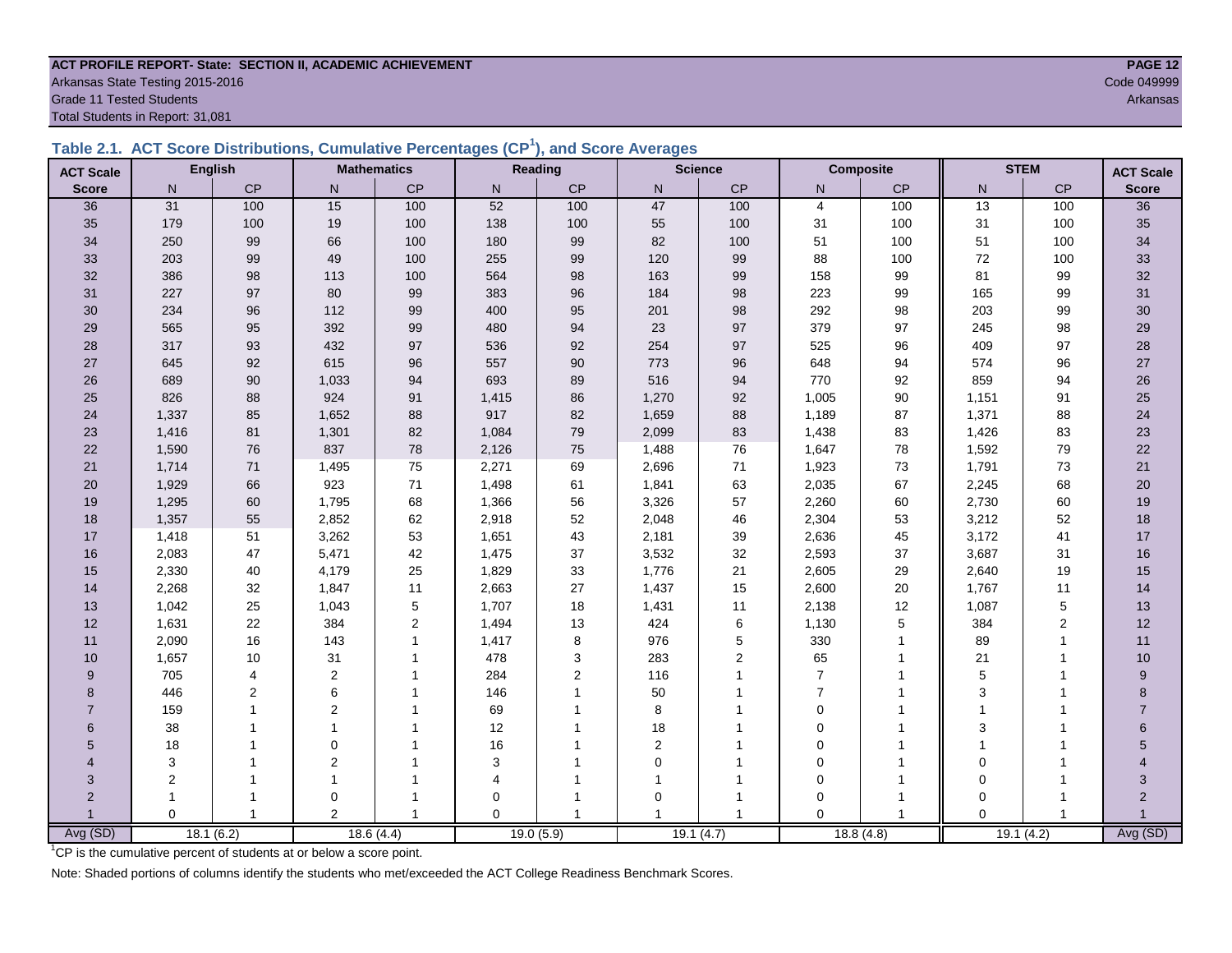### **ACT PROFILE REPORT- State: SECTION II, ACADEMIC ACHIEVEMENT PAGE 13** Arkansas State Testing 2015-2016 Code 049999 Grade 11 Tested Students Arkansas

### **Table 2.2. ACT Subscore Distributions, Cumulative Percentages (CP<sup>1</sup> ), and Subscore Averages**

|                  |                         | <b>English</b> |                          |                | Reading                |                |                        |     |                       |     | <b>Mathematics</b>         |                |                        |                |                  |
|------------------|-------------------------|----------------|--------------------------|----------------|------------------------|----------------|------------------------|-----|-----------------------|-----|----------------------------|----------------|------------------------|----------------|------------------|
|                  |                         |                |                          |                | <b>Social Studies/</b> |                |                        |     | <b>Pre/Elementary</b> |     | <b>Algebra/ Coordinate</b> |                | <b>Plane Geometry/</b> |                |                  |
| <b>ACT Scale</b> | <b>Usage/ Mechanics</b> |                | <b>Rhetorical Skills</b> |                | <b>Sciences</b>        |                | <b>Arts/Literature</b> |     | Algebra               |     | <b>Geometry</b>            |                | <b>Trigonometry</b>    |                | <b>ACT Scale</b> |
| <b>Score</b>     | N.                      | CP             | N                        | CP             | $\mathsf{N}$           | CP             | N                      | CP  | N                     | CP  | N                          | CP             | N                      | CP             | <b>Score</b>     |
| 18               | 414                     | 100            | 113                      | 100            | 460                    | 100            | 528                    | 100 | 286                   | 100 | 31                         | 100            | 56                     | 100            | 18               |
| 17               | 1,049                   | 99             | 247                      | 100            | 602                    | 99             | 651                    | 98  | 437                   | 99  | 70                         | 100            | $\Omega$               | 100            | 17               |
| 16               | 500                     | 95             | 819                      | 99             | 1,340                  | 97             | 901                    | 96  | 719                   | 98  | 156                        | 100            | 356                    | 100            | 16               |
| 15               | 975                     | 94             | 1.345                    | 96             | 878                    | 92             | 1.089                  | 93  | 958                   | 95  | 607                        | 99             | 897                    | 99             | 15               |
| 14               | 672                     | 91             | 1,629                    | 92             | 1,183                  | 89             | 1,310                  | 90  | 1,275                 | 92  | 1,401                      | 97             | 957                    | 96             | 14               |
| 13               | 1,320                   | 88             | 1,843                    | 87             | 2,713                  | 86             | 1.691                  | 86  | 1,543                 | 88  | 1,555                      | 93             | 2,237                  | 93             | 13               |
| 12               | 1,743                   | 84             | 2,143                    | 81             | 1,760                  | 77             | 2,000                  | 80  | 1,757                 | 83  | 3,715                      | 88             | 1,656                  | 86             | 12               |
| 11               | 2.749                   | 79             | 2.473                    | 74             | 3,864                  | 71             | 2.420                  | 74  | 3,402                 | 78  | 3,020                      | 76             | 4,528                  | 80             | 11               |
| 10               | 2,378                   | 70             | 3,819                    | 66             | 2,804                  | 59             | 2,560                  | 66  | 1,919                 | 67  | 4,029                      | 66             | 3,511                  | 66             | 10               |
| 9                | 3,274                   | 62             | 3,014                    | 54             | 3,181                  | 50             | 2.756                  | 58  | 3,565                 | 60  | 4,185                      | 53             | 6,875                  | 54             | 9                |
| 8                | 2,802                   | 52             | 3,310                    | 44             | 3,405                  | 40             | 2,721                  | 49  | 4,097                 | 49  | 6,646                      | 40             | 3,854                  | 32             | 8                |
| $\overline{7}$   | 2,873                   | 42             | 3,099                    | 33             | 4,483                  | 29             | 4,638                  | 40  | 4,484                 | 36  | 2,571                      | 18             | 1,094                  | 20             | $\overline{7}$   |
| 6                | 2,835                   | 33             | 2,862                    | 23             | 1,897                  | 14             | 2,978                  | 25  | 3,576                 | 21  | 1,017                      | 10             | 2,499                  | 16             | $6\phantom{1}6$  |
| 5                | 3.785                   | 24             | 2,280                    | 14             | 1,249                  | 8              | 2,270                  | 16  | 2,018                 | 10  | 937                        | $\overline{7}$ | 1,408                  | 8              | 5                |
| $\overline{4}$   | 2,141                   | 12             | 1.460                    | $\overline{7}$ | 766                    | 4              | 1,504                  | 8   | 681                   | 3   | 509                        | 4              | 398                    | 4              | $\overline{4}$   |
| 3                | 1,080                   | 5              | 508                      | $\overline{2}$ | 183                    | $\overline{2}$ | 969                    | 3   | 279                   |     | 382                        | 2              | 520                    | $\overline{2}$ | 3                |
| $\overline{2}$   | 449                     | $\overline{2}$ | 112                      |                | 227                    |                | 83                     |     | 67                    |     | 132                        |                | 89                     |                | $\overline{2}$   |
|                  | 42                      | $\overline{ }$ | 5                        |                | 86                     | 1              | 12                     | 1   | 18                    |     | 118                        | 1              | 146                    |                |                  |
| Avg (SD)         | 8.7(3.8)                |                | 9.3(3.4)                 |                | 9.8(3.4)               |                | 9.2(3.7)               |     | 9.2(3.2)              |     | 9.5(2.7)                   |                | 9.4(2.8)               |                | Avg (SD)         |

<sup>1</sup>CP is the cumulative percent of students at or below a score point.

### **Table 2.3. ACT Score Quartile Values**

| Quartile             | <b>English</b> | <b>Mathematics</b> | Reading         | <b>Science</b> | Composite |
|----------------------|----------------|--------------------|-----------------|----------------|-----------|
| Q3 (75th Percentile) | າາ<br>∠∠       | -                  | nn<br><u>__</u> | $\sim$         | __        |
| Q2 (50th Percentile) |                |                    |                 |                | ıo        |
| Q1 (25th Percentile) |                |                    |                 |                |           |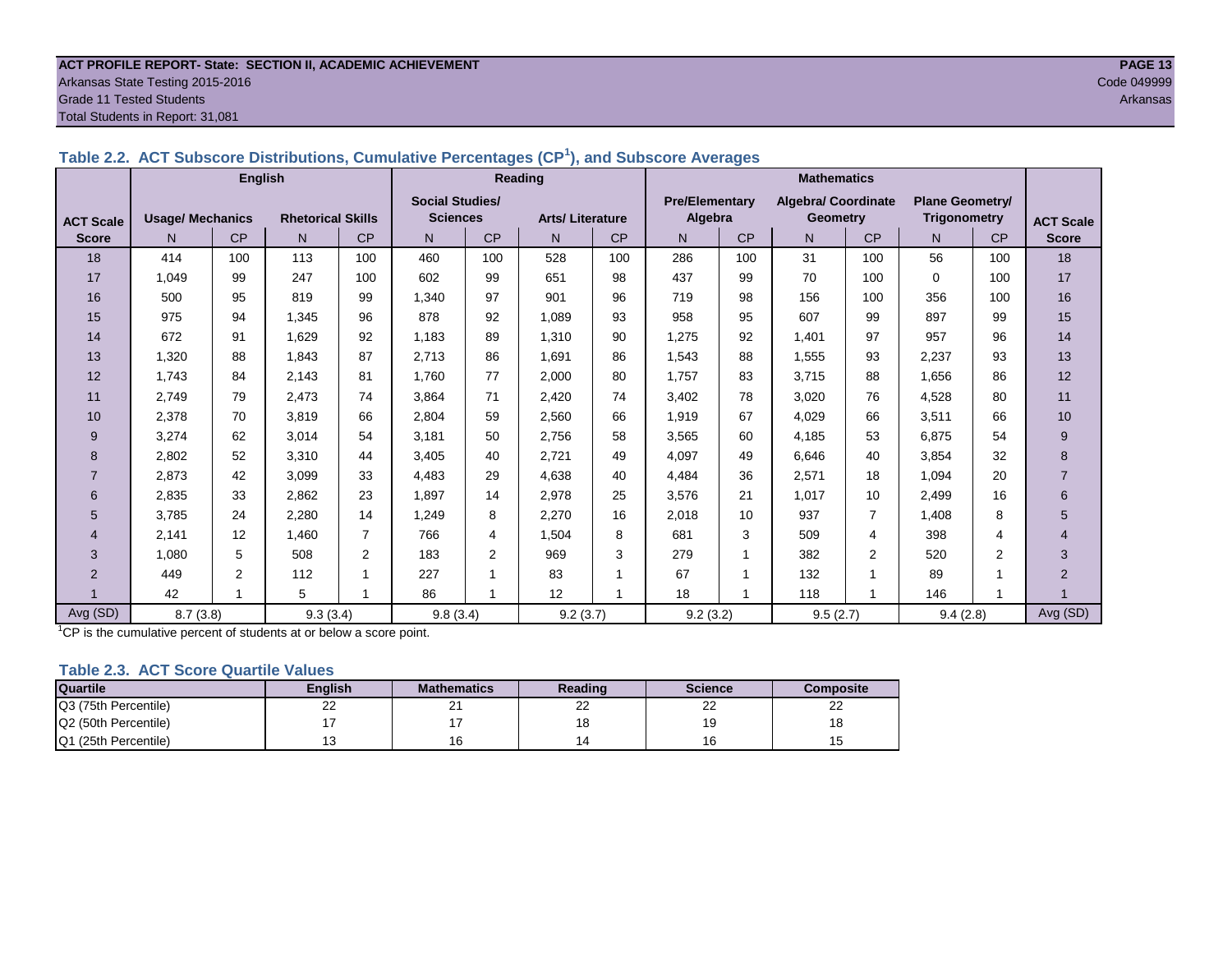### **Table 2.4. Average ACT Composite Scores for Race/Ethnicity by Level of Preparation**

| <b>Student</b> |                                      | <b>Number of</b>       | <b>Percent Taking</b>     |                     | <b>Average ACT Composite Score</b> |
|----------------|--------------------------------------|------------------------|---------------------------|---------------------|------------------------------------|
| Group          | <b>Race/Ethnicity</b>                | <b>Students Tested</b> | Core or More <sup>1</sup> | <b>Core or More</b> | <b>Less Than Core</b>              |
|                | <b>All Students</b>                  | 31.081                 | 67                        | 20.0                | 16.8                               |
|                | Black/African American               | 4,943                  | 55                        | 16.8                | 15.1                               |
|                | <b>American Indian/Alaska Native</b> | 185                    | 61                        | 19.5                | 16.1                               |
|                | <b>I</b> White                       | 16,813                 | 72                        | 20.9                | 17.6                               |
| <b>State</b>   | <b>I</b> Hispanic/Latino             | 3,093                  | 63                        | 18.5                | 16.3                               |
|                | <b>I</b> Asian                       | 467                    | 72                        | 22.2                | 18.5                               |
|                | Native Hawaiian/Other Pac. Isl.      | 141                    | 50                        | 15.9                | 14.3                               |
|                | Two or More Races                    | 1,292                  | 70                        | 20.1                | 17.2                               |
|                | Prefer not/No Response               | 4.147                  | 61                        | 19.9                | 16.9                               |

<sup>1</sup>"Core or More" results correspond to students taking four or more years of English AND three or more years each of math, social studies, and natural science.

### **Table 2.5. Average ACT Scores by Race/Ethnicity**

| <b>Student</b> |                                 |        |                  |                |                    |                |                |                  |             |
|----------------|---------------------------------|--------|------------------|----------------|--------------------|----------------|----------------|------------------|-------------|
| Group          | <b>Race/Ethnicity</b>           | N      | <b>Percent</b>   | <b>English</b> | <b>Mathematics</b> | <b>Reading</b> | <b>Science</b> | <b>Composite</b> | <b>STEM</b> |
|                | <b>All Students</b>             | 31,081 | 100 <sub>1</sub> | 18.1           | 18.6               | 19.0           | 19.1           | 18.8             | 19.1        |
|                | Black/African American          | 4,943  | 16               | 14.5           | 16.2               | 15.9           | 16.6           | 15.9             | 16.7        |
|                | American Indian/Alaska Native   | 185    |                  | 17.0           | 17.9               | 18.6           | 18.5           | 18.1             | 18.4        |
|                | <b>White</b>                    | 16,813 | 54               | 19.4           | 19.5               | 20.2           | 20.0           | 19.9             | 20.0        |
| <b>State</b>   | Hispanic/Latino                 | 3,093  | 10               | 16.3           | 17.7               | 17.6           | 18.2           | 17.6             | 18.2        |
|                | <b>Asian</b>                    | 467    | $\sim$           | 20.2           | 22.0               | 20.4           | 21.7           | 21.2             | 22.1        |
|                | Native Hawaiian/Other Pac. Isl. | 141    |                  | 13.2           | 16.4               | 14.6           | 16.1           | 15.2             | 16.5        |
|                | Two or More Races               | .292   |                  | 18.5           | 18.8               | 19.7           | 19.4           | 19.2             | 19.3        |
|                | Prefer not/No Response          | 4.147  | 13               | 17.9           | 18.5               | 18.9           | 19.0           | 18.7             | 19.0        |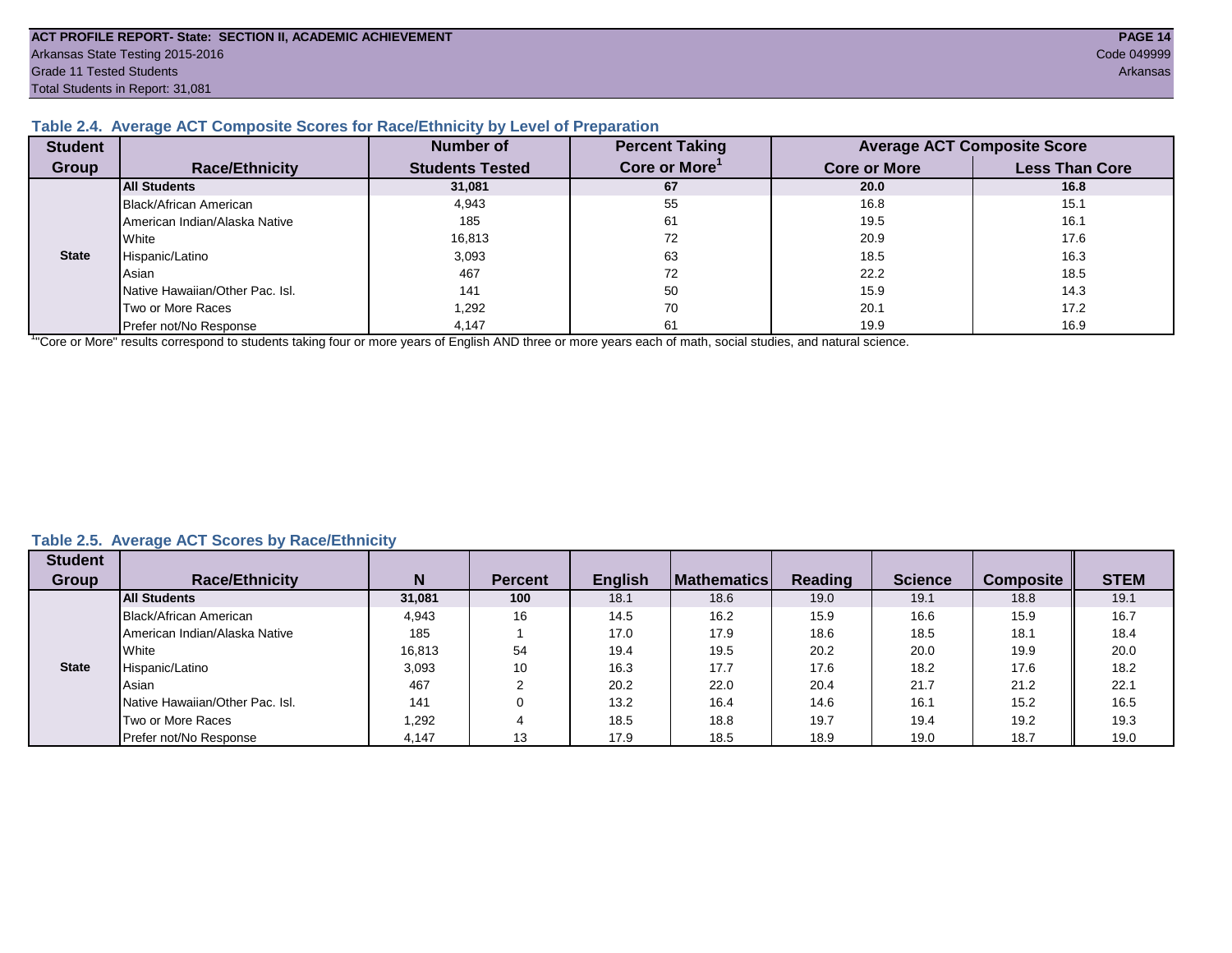### **ACT PROFILE REPORT- State: SECTION II, ACADEMIC ACHIEVEMENT PAGE 15** Arkansas State Testing 2015-2016 Code 049999 **Grade 11 Tested Students** Arkansas Arkansas Arkansas Arkansas Arkansas Arkansas Arkansas Arkansas Arkansas Arkansas Total Students in Report: 31,081

### **Table 2.6. Average ACT Composite Scores for Gender by Level of Preparation**

| <b>Student Group</b> | Gender  | Number of              | <b>Percent Taking</b> | <b>Average ACT Composite Score</b> |                       |  |  |  |
|----------------------|---------|------------------------|-----------------------|------------------------------------|-----------------------|--|--|--|
|                      |         | <b>Students Tested</b> | Core or More          | <b>Core or More</b>                | <b>Less Than Core</b> |  |  |  |
|                      | Males   | 15369                  | 63                    | 19.8                               | 16.5                  |  |  |  |
| <b>State</b>         | Females | 15615                  | 70                    | 20.1                               |                       |  |  |  |
|                      | Missing | 97                     | 56                    | 16.8                               | 16.4                  |  |  |  |

### **Table 2.7. Average ACT Scores by Gender**

| <b>Student Group</b> | Gender  |                | <b>Percent</b> | <b>English</b> | <b>Mathematics</b> | <b>Reading</b> | <b>Science</b> | Composite | <b>STEM</b> |
|----------------------|---------|----------------|----------------|----------------|--------------------|----------------|----------------|-----------|-------------|
|                      | Males   | 15,369         | 49             | $-70$<br>ں ،   | 18.7               | 18.5           | 19.0           | 18.5      | 19.1        |
| <b>State</b>         | -emales | 15,615         | 50             | 18.8           | 18.6               | 19.6           | 19.3           | 19.2      | 19.2        |
|                      | Missing | Q <sub>7</sub> |                | 15.0           | 16.4               | 16.            | $1 - c$<br>.   | 16.3      | 17.0        |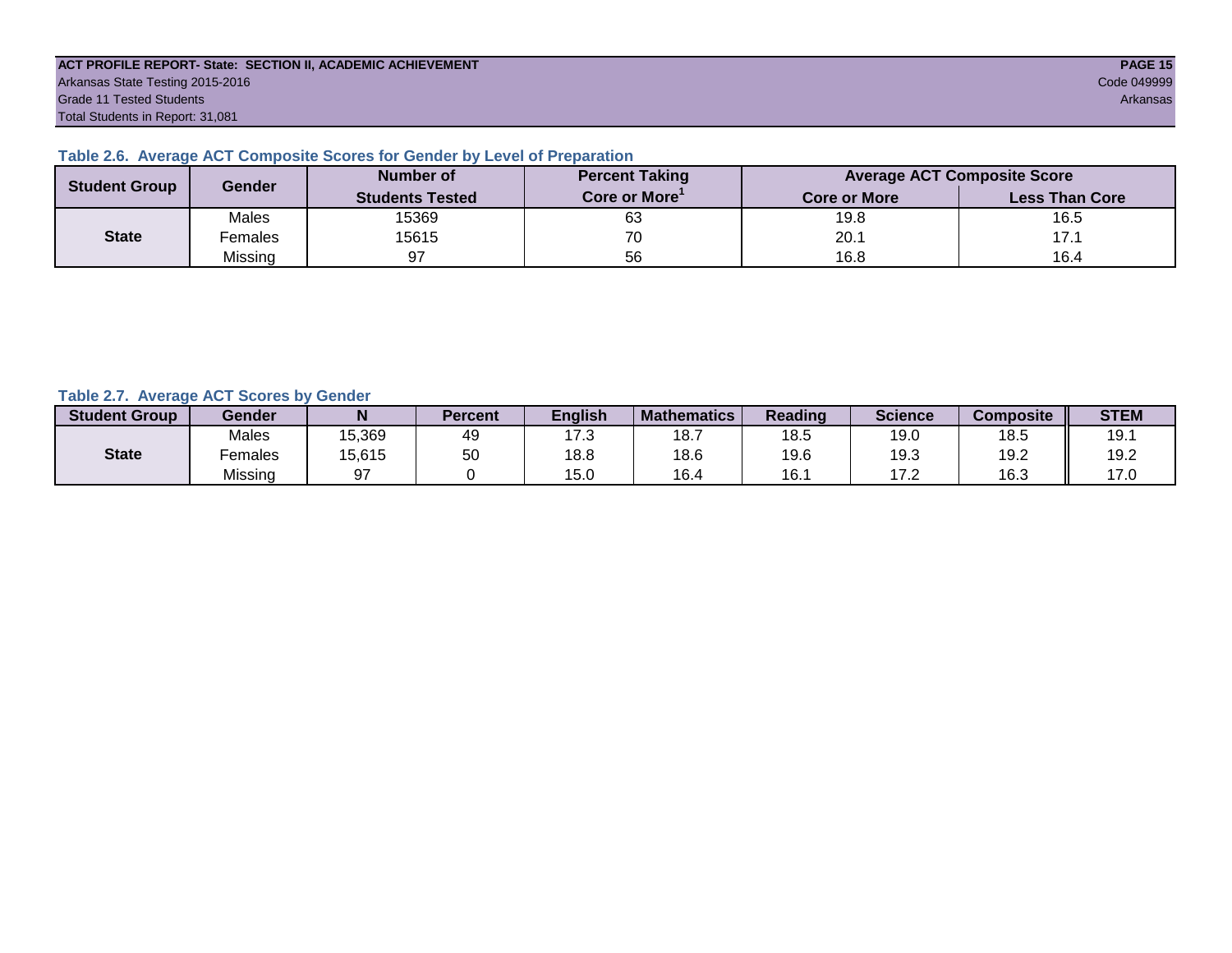### This page intentionally left blank.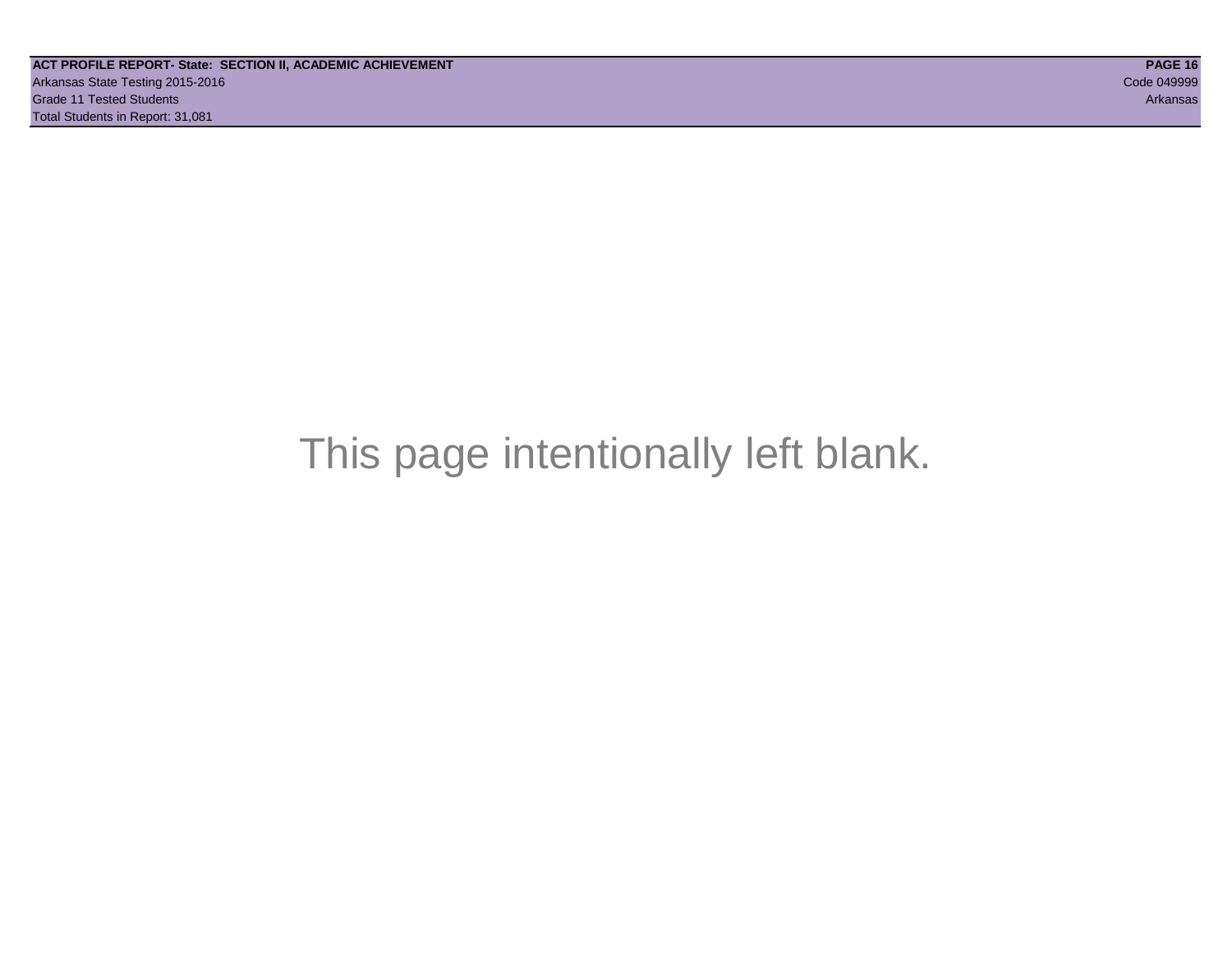### Section III College and Career Readiness and the Impact of Course Rigor

Beginning in August 2013, College Readiness Benchmarks for Reading and Science were updated to reflect the most recent college coursework research.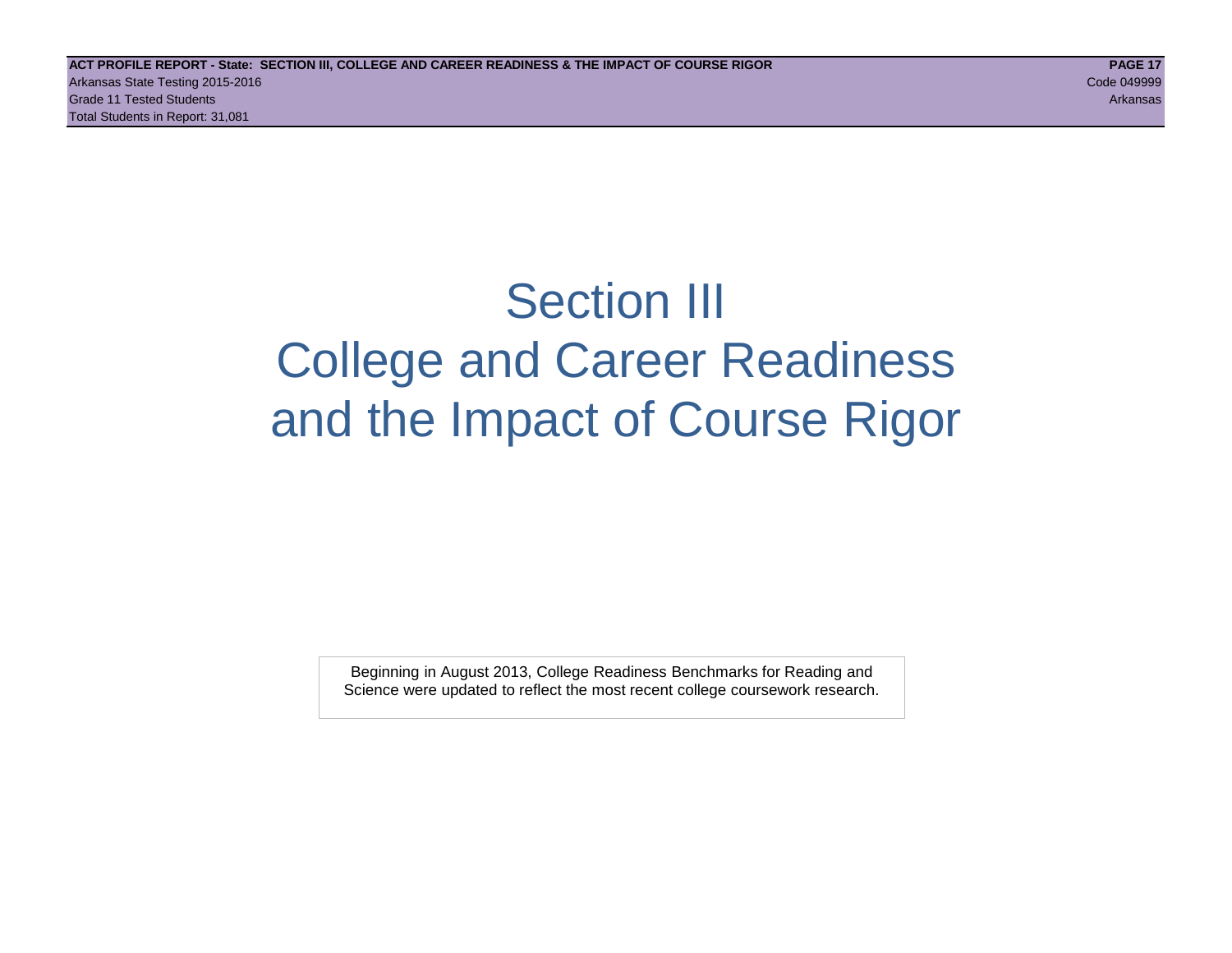### ACT PROFILE REPORT - State: SECTION III, COLLEGE AND CAREER READINESS & THE IMPACT OF COURSE RIGOR **PAGE 18** Arkansas State Testing 2015-2016 **Code 049999** Code 049999 Code 049999 Grade 11 Tested Students Arkansas Total Students in Report: 31,081

| <b>Student</b> | <b>CRS</b> |       | <b>English</b> |        | <b>Mathematics</b> |       | <b>Reading</b> | <b>Science</b> |    |  |
|----------------|------------|-------|----------------|--------|--------------------|-------|----------------|----------------|----|--|
| <b>Group</b>   | Range      | N     | %              | Ν      | %                  | N     | %              | N              | %  |  |
|                | 33 to 36   | 663   |                | 149    |                    | 625   |                | 304            |    |  |
|                | 28 to 32   | 1,729 | 6              | 1,129  | 4                  | 2,363 | 8              | 825            |    |  |
|                | 24 to 27   | 3,497 | 11             | 4,224  | 14                 | 3,582 | 12             | 4,218          | 14 |  |
| <b>State</b>   | 20 to 23   | 6,649 | 21             | 4,556  | 15                 | 6,979 | 22             | 8,124          | 26 |  |
|                | 16 to 19   | 6,153 | 20             | 13,380 | 43                 | 7,410 | 24             | 11,087         | 36 |  |
|                | 13 to 15   | 5.640 | 18             | 7,069  | 23                 | 6,199 | 20             | 4,644          | 15 |  |
|                | 01 to 12   | 6,750 | 22             | 574    |                    | 3,923 | 13             | 1,879          | 6  |  |

### **Table 3.1. Percent of Students in College and Career Readiness Standards (CCRS) Score Ranges**

### **Table 3.2. Percent of Students Who Met College Readiness Benchmark Scores by Gender**

| <b>Student Group</b> | <b>Gender</b> |         | <b>Percent of Students</b> |         |         |          |  |  |  |  |
|----------------------|---------------|---------|----------------------------|---------|---------|----------|--|--|--|--|
|                      |               | Enalish | Mathematics                | Reading | Science | All Four |  |  |  |  |
|                      | Males         | 44      | 25                         | 29      | 24      | 14       |  |  |  |  |
| <b>State</b>         | Females       | 54      | 24                         | 34      | 24      | 15       |  |  |  |  |
|                      | Missing       | 30      |                            | 14      | 10      |          |  |  |  |  |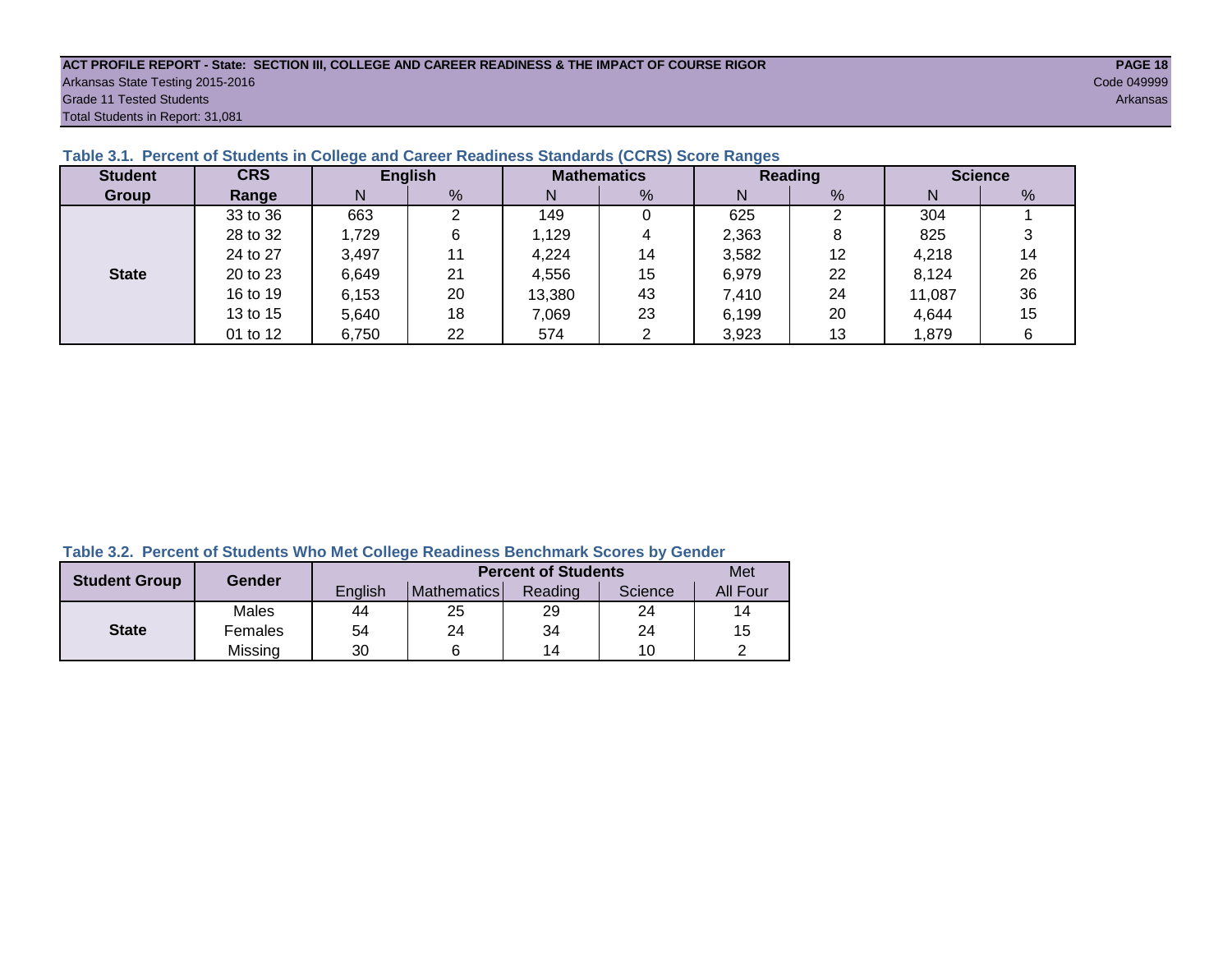### **ACT PROFILE REPORT - State: SECTION III, COLLEGE AND CAREER READINESS & THE IMPACT OF COURSE RIGOR PAGE 19** Arkansas State Testing 2015-2016 Code 049999 Grade 11 Tested Students **Arkansas Community Community Community** Community Community Community Community Community Community Community Community Community Community Community Community Community Community Community Commun Total Students in Report: 31,081

### **Table 3.3. Percent of Students Who Met ACT College Readiness Benchmark Scores by Race/Ethnicity**

|              |                                |        | <b>English</b> | <b>Mathematics</b> | Reading      | <b>Science</b> | <b>All Four</b> | <b>STEM</b> |
|--------------|--------------------------------|--------|----------------|--------------------|--------------|----------------|-----------------|-------------|
| Student      |                                |        | Benchmark=18   | Benchmark=22       | Benchmark=22 | Benchmark=23   |                 |             |
| Group        |                                | N      | %              | $\%$               | $\%$         | %              | $\%$            | %           |
|              | <b>All Students</b>            | 31.081 | 49             | 25                 | 31           | 24             | 14              |             |
|              | Black/African American         | 4,943  | 23             |                    |              |                |                 |             |
|              | American Indian/Alaska Native  | 185    | 43             | 18                 | 28           | 19             |                 |             |
|              | White                          | 16.813 | 59             | 31                 | 39           | 30             | 19              |             |
| <b>State</b> | Hispanic/Latino                | 3,093  | 37             | 16                 | 22           | 15             |                 |             |
|              | Asian                          | 467    | 61             | 52                 | 40           | 42             | 29              | 26          |
|              | Native Hawaiian/Other Pac. Isl | 141    | 15             | ค                  |              |                |                 |             |
|              | Two or More Races              | .292   | 52             | 26                 | 35           | 25             | 16              |             |
|              | Prefer Not to Respond          | 4,147  | 48             | 23                 | 31           | 23             | 14              |             |

### **Table 3.4. Progress Toward Career Readiness<sup>1</sup>**

| <b>Student</b> | <b>Progress Toward</b>  |        |    | Average   |
|----------------|-------------------------|--------|----|-----------|
| Group          | NCRC <sup>2</sup> Level |        | %  | Composite |
|                | Gold                    | 16,970 | 55 | 22.3      |
|                | Silver                  | 10,434 | 34 | 15.5      |
| <b>State</b>   | <b>Bronze</b>           | 3,268  | 11 | 12.7      |
|                | Needs Improvement       | 409    |    | 10.8      |

<sup>1</sup> Progress reflects degree to which students are on track for attaining workplace employability skills critical to job success.

<sup>2</sup> Additional information on the ACT NCRC (National Career Readiness Certificate) can be found at www.act.org.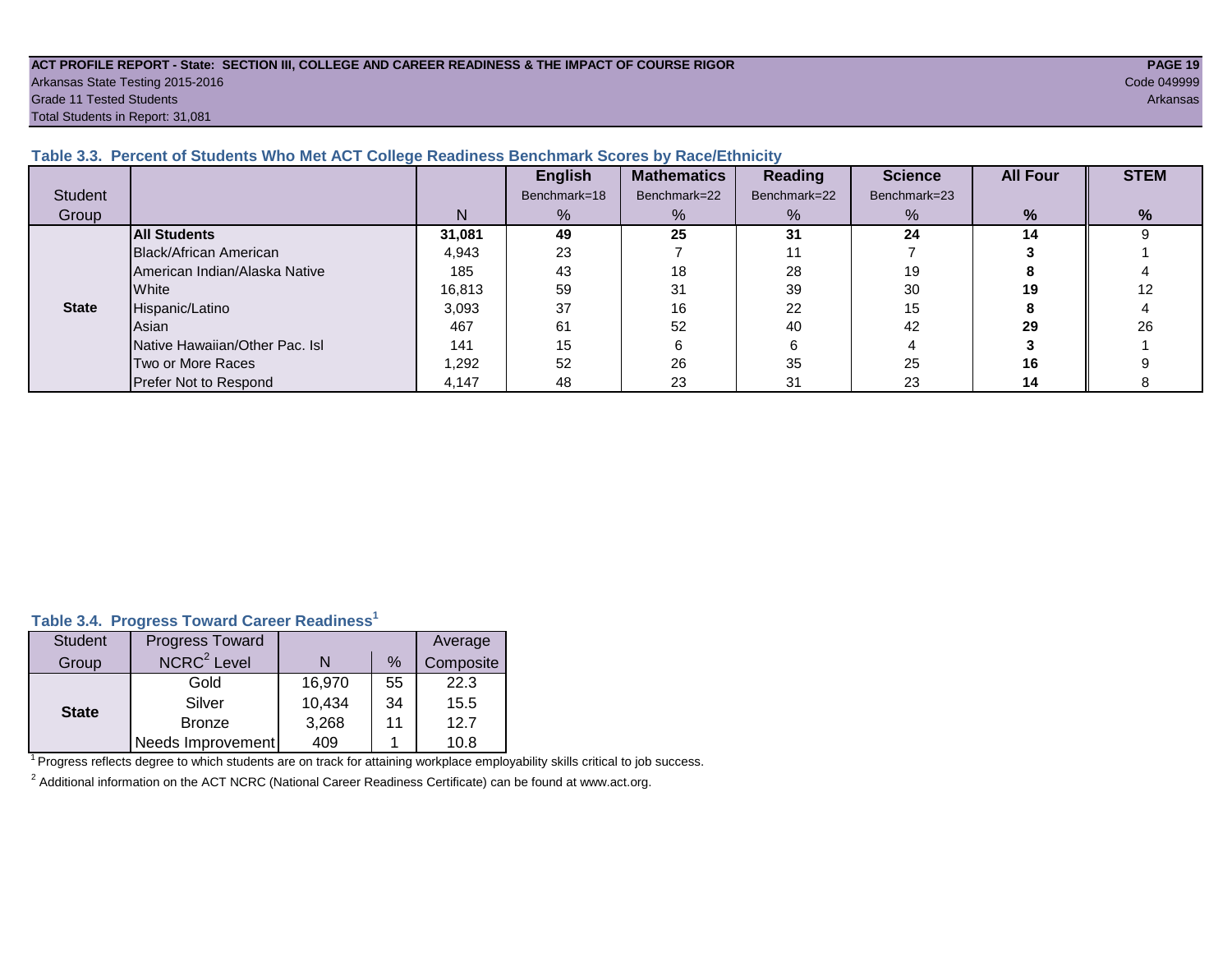#### **ACT PROFILE REPORT - State: SECTION III, COLLEGE AND CAREER READINESS & THE IMPACT OF COURSE RIGOR PAGE 20** Arkansas State Testing 2015-2016 Code 049999 Grade 11 Tested Students **Arkansas Community Community Community** Community Community Community Community Community Community Community Community Community Community Community Community Community Community Community Commun Total Students in Report: 31,081

| <b>Student</b> | Curriculum                  |        |     | <b>English</b> |          | <b>Mathematics</b> |    | <b>Reading</b> |           | <b>Science</b> |              | Compositeʿ |   | <b>STEM</b> |
|----------------|-----------------------------|--------|-----|----------------|----------|--------------------|----|----------------|-----------|----------------|--------------|------------|---|-------------|
| Group          | <b>Taken</b>                |        | 0/2 | Avg            | %        | Avg                | %  | Avg            |           | Ava            | $O_{\alpha}$ | Ava        | % | Avg         |
|                | $Core$ or More <sup>2</sup> | 20,702 | 59  | 19.4           | 01<br>ບ≀ | 19.6               | 39 | 20.2           | 20<br>ັບບ | 20.7           | 19           | 20.0       |   | 20.1        |
| <b>State</b>   | Less than Core              | 7,393  | 30  | 15.5           |          | 16.9               |    | 16.9           |           | 17.4           |              | 16.8       |   | 17<br>11.7  |
|                | Missing <sup>®</sup>        | 2,986  | 28  | 15.0           |          | 16.5               | 16 | 16.2           |           | 16.8           |              | 16.2       |   | 16.9        |

### **Table 3.5. College Readiness Benchmark Percent and Average ACT Scores by Overall High School Curriculum**

<sup>1</sup> "Curriculum Taken" reflects overall high school curriculum in this table.

 $^2$  "Core or More" results correspond to students taking four or more years of English AND three or more years each of math, social studies, and natural science.

 $3$  Zero years or no coursework information reported in one or more content areas.

<sup>4</sup> Composite College Readiness Benchmark % results reflect students who met all four subject-area benchmarks.

### **Table 3.6. College Readiness Benchmark Percent and Average ACT Scores by Content-Specific Curriculum**

| <b>Student</b> | Curriculum                | <b>English</b> |    |                 | <b>Mathematics</b> |           |      | <b>Reading</b> |    |      | <b>Science</b> |    |      |
|----------------|---------------------------|----------------|----|-----------------|--------------------|-----------|------|----------------|----|------|----------------|----|------|
| Group          | <b>Taken</b>              |                | %  | Avg             |                    |           | Avg  | N              | %  | Avg  | N              | %  | Avg  |
|                | Core or More <sup>2</sup> | 25,169         | 52 | 18.6            | 26,856             | 27<br>، ے | 19.0 | 25.079         | 35 | 19.7 | 25.134         | 28 | 19.7 |
| <b>State</b>   | Less than Core            | 3,487          | 27 | 16.2            | .518               |           | 15.8 | 3,393          | 13 | 16.1 | 3.316          |    | 16.3 |
|                | Missing                   | 2,425          | 30 | 1 E 2<br>ن. ن ۱ | 2.707              |           | 16.5 | 2,609          |    | 16.5 | 2,631          |    | 16.9 |

<sup>1</sup>"Curriculum Taken" reflects content-specific curriculum in this table.

<sup>2</sup> "Core or More" results correspond to students taking four or more years of English or three or more years of math, social studies, or natural science, respectively. For instance, Reading "Core or More" results correspond to students taking three or more years of social studies, regardless of courses taken in other content areas.

 $3$  Zero years or no coursework information reported in the specified content area.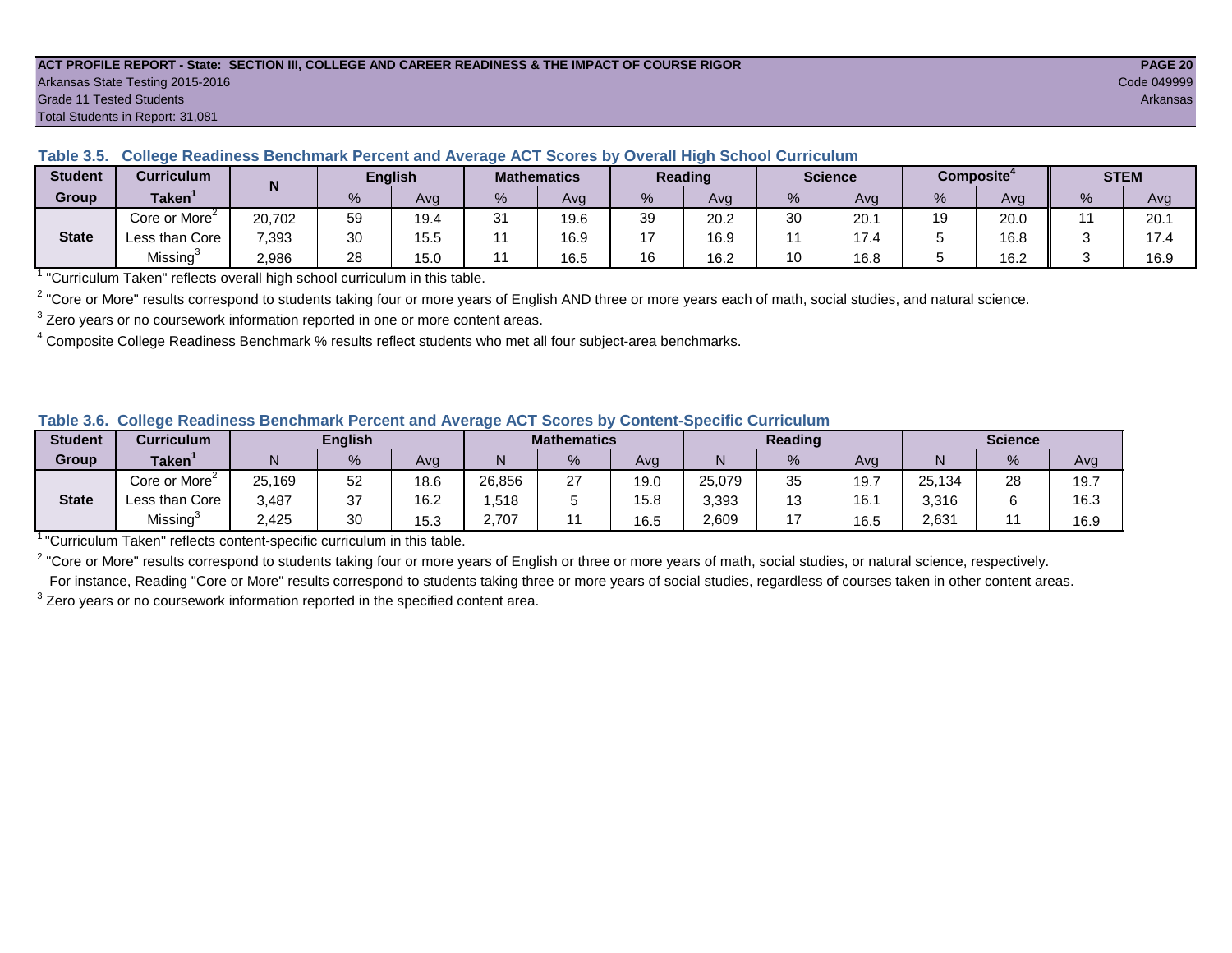### **ACT PROFILE REPORT - State: SECTION III, COLLEGE AND CAREER READINESS & THE IMPACT OF COURSE RIGOR PAGE 21** Arkansas State Testing 2015-2016 Code 049999 Grade 11 Tested Students Arkansas Total Students in Report: 31,081

### **Table 3.7. College Readiness Benchmark (CRB) Percent and Average ACT Scores by Common Course Patterns**

| <b>Course Pattern</b>                            | <b>State</b>   |                       |         |                  |  |  |  |  |  |  |
|--------------------------------------------------|----------------|-----------------------|---------|------------------|--|--|--|--|--|--|
|                                                  |                | <b>Percent Taking</b> | Avg ACT | Percent Who Met  |  |  |  |  |  |  |
| <b>ENGLISH COURSE PATTERN</b>                    | ${\sf N}$      | Pattern               | English | <b>Benchmark</b> |  |  |  |  |  |  |
| Eng 9, Eng 10, Eng 11, Eng 12, & Other English   | 3,518          | 11                    | 19.6    | 59               |  |  |  |  |  |  |
| Eng 9, Eng 10, Eng 11, Eng 12                    | 21,651         | 70                    | 18.4    | 51               |  |  |  |  |  |  |
| Less than 4 years of English                     | 3,487          | 11                    | 16.2    | 37               |  |  |  |  |  |  |
| Zero years / no English courses reported         | 2,425          | 8                     | 15.3    | 30               |  |  |  |  |  |  |
|                                                  |                |                       |         |                  |  |  |  |  |  |  |
|                                                  |                | <b>Percent Taking</b> | Avg ACT | Percent Who Met  |  |  |  |  |  |  |
| <b>MATHEMATICS COURSE PATTERN</b>                | N              | Pattern               | Math    | <b>Benchmark</b> |  |  |  |  |  |  |
| Alg 1, Alg 2, Geom, Trig, & Calc                 | 1,218          | 4                     | 20.5    | 41               |  |  |  |  |  |  |
| Alg 1, Alg 2, Geom, Trig, & Other Adv Math       | 1,688          | 5                     | 21.2    | 48               |  |  |  |  |  |  |
| Alg 1, Alg 2, Geom, & Trig                       | 1,621          | 5                     | 18.1    | 19               |  |  |  |  |  |  |
| Alg 1, Alg 2, Geom, & Other Adv Math             | 9,500          | 31                    | 18.7    | 23               |  |  |  |  |  |  |
| Other comb of 4 or more years of Math            | 6,538          | 21                    | 21.1    | 46               |  |  |  |  |  |  |
| Alg 1, Alg 2, & Geom                             | 4,568          | 15                    | 16.3    | 6                |  |  |  |  |  |  |
| Other comb of 3 or 3.5 years of Math             | 1,723          | 6                     | 17.6    | 14               |  |  |  |  |  |  |
| Less than 3 years of Math                        | 1,518          | 5                     | 15.8    | 5                |  |  |  |  |  |  |
| Zero years / no Math courses reported            | 2,707          | 9                     | 16.5    | 11               |  |  |  |  |  |  |
|                                                  |                |                       |         |                  |  |  |  |  |  |  |
|                                                  |                | <b>Percent Taking</b> | Avg ACT | Percent Who Met  |  |  |  |  |  |  |
| SOCIAL SCIENCE COURSE PATTERN                    | $\overline{N}$ | Pattern               | Reading | <b>Benchmark</b> |  |  |  |  |  |  |
| US Hist, World Hist, Am Gov, & Other Hist        | 157            | 1                     | 18.0    | 24               |  |  |  |  |  |  |
| Other comb of 4 or more years Social Science     | 12,922         | 42                    | 20.5    | 41               |  |  |  |  |  |  |
| US Hist, World Hist, & Am Gov                    | 1,001          | 3                     | 17.3    | 20               |  |  |  |  |  |  |
| Other comb of 3 or 3.5 years of Social Science   | 10,999         | 35                    | 19.0    | 30               |  |  |  |  |  |  |
| Less than 3 years of Social Science              | 3,393          | 11                    | 16.1    | 13               |  |  |  |  |  |  |
| Zero years / no Social Science courses reported  | 2,609          | 8                     | 16.5    | 17               |  |  |  |  |  |  |
|                                                  |                |                       |         |                  |  |  |  |  |  |  |
|                                                  |                | <b>Percent Taking</b> | Avg ACT | Percent Who Met  |  |  |  |  |  |  |
| NATURAL SCIENCE COURSE PATTERN                   | N              | Pattern               | Science | <b>Benchmark</b> |  |  |  |  |  |  |
| Gen Sci <sup>1</sup> , Bio, Chem, & Phys         | 8,881          | 29                    | 19.8    | 29               |  |  |  |  |  |  |
| Bio, Chem, Phys                                  | 1,028          | 3                     | 22.8    | 55               |  |  |  |  |  |  |
| Gen Sci <sup>1</sup> , Bio, Chem                 | 13,196         | 42                    | 19.5    | 25               |  |  |  |  |  |  |
| Other comb of 3 years of Natural Science         | 2,029          | $\overline{7}$        | 19.1    | 23               |  |  |  |  |  |  |
| Less than 3 years of Natural Science             | 3,316          | 11                    | 16.3    | 6                |  |  |  |  |  |  |
| Zero years / no Natural Science courses reported | 2,631          | 8                     | 16.9    | 11               |  |  |  |  |  |  |

<sup>1</sup>Includes General, Physical and Earth Sciences.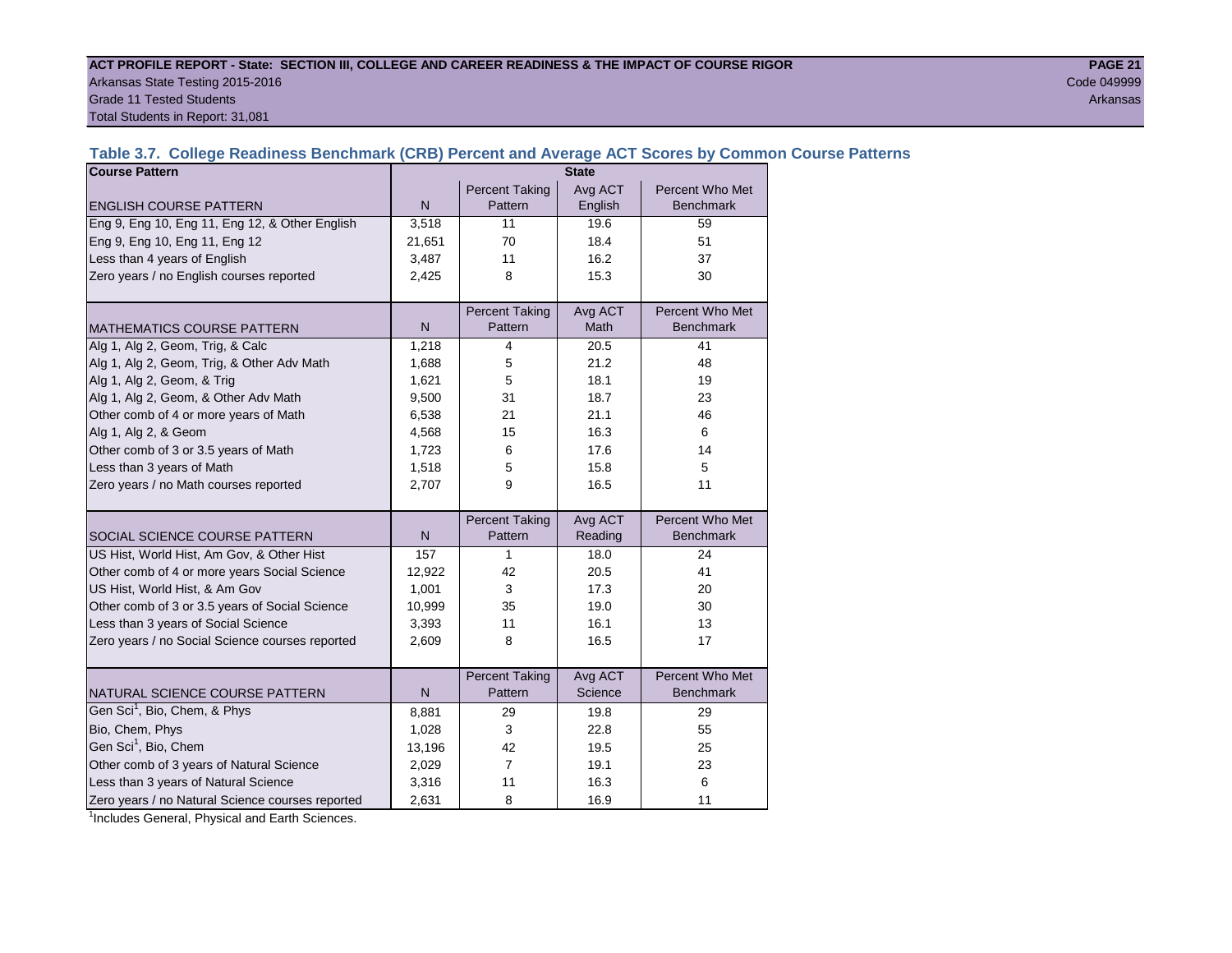### **ACT PROFILE REPORT - State: SECTION III, COLLEGE AND CAREER READINESS & THE IMPACT OF COURSE RIGOR PAGE 22** Arkansas State Testing 2015-2016 Code 049999 Grade 11 Tested Students Arkansas Total Students in Report: 31,081

### **Table 3.8. College Readiness Benchmark (CRB) Percent and Average ACT Scores for Gender by Common Course Patterns**

| <b>Course Pattern</b>                            |        |                | <b>All Students</b> |                               |                |                | <b>Males</b>       |                               | <b>Females</b> |                |                    |                               |
|--------------------------------------------------|--------|----------------|---------------------|-------------------------------|----------------|----------------|--------------------|-------------------------------|----------------|----------------|--------------------|-------------------------------|
|                                                  |        |                | <b>ACT</b>          | % Who Met                     |                |                | <b>ACT</b>         | % Who Met                     |                |                | <b>ACT</b>         | % Who Met                     |
| <b>ENGLISH COURSE PATTERN</b>                    | N      | Percent        | English             | <b>Benchmark</b>              | $\mathsf{N}$   | Percent        | English            | <b>Benchmark</b>              | ${\sf N}$      | Percent        | English            | <b>Benchmark</b>              |
| Eng 9, Eng 10, Eng 11, Eng 12, & Other English   | 3,518  | 11             | 19.6                | 59                            | 1,566          | 10             | 18.5               | 51                            | 1,940          | 12             | 20.4               | 65                            |
| Eng 9, Eng 10, Eng 11, Eng 12                    | 21,651 | 70             | 18.4                | 51                            | 10,626         | 69             | 17.8               | 47                            | 10,965         | 70             | 19.1               | 56                            |
| Less than 4 years of English                     | 3,487  | 11             | 16.2                | 37                            | 1,870          | 12             | 15.5               | 32                            | 1,602          | 10             | 17.1               | 43                            |
| Zero years / no English courses reported         | 2,425  | 8              | 15.3                | 30                            | 1,307          | 9              | 14.7               | 27                            | 1,108          | $\overline{7}$ | 16.0               | 34                            |
|                                                  |        |                | <b>ACT</b><br>Math  | % Who Met<br><b>Benchmark</b> |                |                | <b>ACT</b><br>Math | % Who Met<br><b>Benchmark</b> |                |                | <b>ACT</b><br>Math | % Who Met<br><b>Benchmark</b> |
| <b>IMATHEMATICS COURSE PATTERN</b>               | N      | Percent        |                     |                               | $\mathsf{N}$   | Percent        |                    |                               | $\mathsf{N}$   | Percent        |                    |                               |
| Alg 1, Alg 2, Geom, Trig, & Calc                 | 1,218  | 4              | 20.5                | 41                            | 567            | 4              | 21.4               | 49                            | 643            | 4              | 19.8               | 34                            |
| Alg 1, Alg 2, Geom, Trig, & Other Adv Math       | 1,688  | 5              | 21.2                | 48                            | 639            | $\overline{4}$ | 21.4               | 50                            | 1,046          | $\overline{7}$ | 21.1               | 47                            |
| Alg 1, Alg 2, Geom, & Trig                       | 1,621  | 5              | 18.1                | 19                            | 831            | 5              | 18.3               | 21                            | 786            | 5              | 17.9               | 17                            |
| Alg 1, Alg 2, Geom, & Other Adv Math             | 9,500  | 31             | 18.7                | 23                            | 4,171          | 27             | 18.8               | 24                            | 5,307          | 34             | 18.6               | 21                            |
| Other comb of 4 or more years of Math            | 6,538  | 21             | 21.1                | 46                            | 3,326          | 22             | 21.5               | 48                            | 3,200          | 20             | 20.8               | 44                            |
| Alg 1, Alg 2, & Geom                             | 4,568  | 15             | 16.3                | 6                             | 2,567          | 17             | 16.4               | 6                             | 1,977          | 13             | 16.2               | 6                             |
| Other comb of 3 or 3.5 years of Math             | 1,723  | 6              | 17.6                | 14                            | 890            | 6              | 17.8               | 16                            | 827            | 5              | 17.3               | 12                            |
| Less than 3 years of Math                        | 1,518  | 5              | 15.8                | 5                             | 889            | $\,6$          | 15.9               | 4                             | 622            | $\overline{4}$ | 15.7               | $\overline{\mathbf{4}}$       |
| Zero years / no Math courses reported            | 2,707  | 9              | 16.5                | 11                            | 1,489          | 10             | 16.5               | 11                            | 1,207          | 8              | 16.6               | 11                            |
|                                                  |        |                | <b>ACT</b>          | % Who Met                     |                |                | <b>ACT</b>         | % Who Met                     |                |                | <b>ACT</b>         | % Who Met                     |
| <b>SOCIAL SCIENCE COURSE PATTERN</b>             | N      | Percent        | Reading             | <b>Benchmark</b>              | N              | Percent        | Reading            | Benchmark                     | ${\sf N}$      | Percent        | Reading            | <b>Benchmark</b>              |
| US Hist, World Hist, Am Gov, & Other Hist        | 157    |                | 18.0                | 24                            | 98             | -1             | 17.8               | 27                            | 58             | 0              | 18.4               | 21                            |
| Other comb of 4 or more years Social Science     | 12,922 | 42             | 20.5                | 41                            | 5,715          | 37             | 20.1               | 39                            | 7,178          | 46             | 20.9               | 43                            |
| US Hist, World Hist, & Am Gov                    | 1,001  | 3              | 17.3                | 20                            | 615            | 4              | 17.1               | 18                            | 384            | 2              | 17.7               | 22                            |
| Other comb of 3 or 3.5 years of Social Science   | 10,999 | 35             | 19.0                | 30                            | 5,637          | 37             | 18.7               | 29                            | 5,329          | 34             | 19.3               | 31                            |
| Less than 3 years of Social Science              | 3,393  | 11             | 16.1                | 13                            | 1,894          | 12             | 15.8               | 13                            | 1,477          | 9              | 16.5               | 14                            |
| Zero years / no Social Science courses reported  | 2,609  | 8              | 16.5                | 17                            | 1,410          | 9              | 15.9               | 14                            | 1,189          | 8              | 17.1               | 20                            |
|                                                  |        |                | <b>ACT</b>          | % Who Met                     |                |                | <b>ACT</b>         | % Who Met                     |                |                | <b>ACT</b>         | % Who Met                     |
| NATURAL SCIENCE COURSE PATTERN                   | N      | Percent        | Science             | <b>Benchmark</b>              | N <sub>1</sub> | Percent        | Science            | <b>Benchmark</b>              | N              | Percent        | Science            | <b>Benchmark</b>              |
| Gen Sci <sup>1</sup> , Bio, Chem, & Phys         | 8,881  | 29             | 19.8                | 29                            | 4,565          | 30             | 20.1               | 32                            | 4,288          | 27             | 19.5               | 26                            |
| Bio, Chem, Phys                                  | 1,028  | 3              | 22.8                | 55                            | 486            | 3              | 23.0               | 56                            | 539            | 3              | 22.7               | 53                            |
| Gen Sci <sup>2</sup> , Bio, Chem                 | 13,196 | 42             | 19.5                | 25                            | 5,710          | 37             | 19.3               | 24                            | 7,451          | 48             | 19.7               | 26                            |
| Other comb of 3 years of Natural Science         | 2,029  | $\overline{7}$ | 19.1                | 23                            | 1,201          | 8              | 19.3               | 25                            | 823            | 5              | 18.8               | 20                            |
| Less than 3 years of Natural Science             | 3,316  | 11             | 16.3                | 6                             | 1,985          | 13             | 16.2               | 6                             | 1,315          | 8              | 16.5               | $\mathbf 5$                   |
| Zero years / no Natural Science courses reported | 2,631  | 8              | 16.9                | 11                            | 1,422          | 9              | 16.8               | 11                            | 1,199          | 8              | 17.1               | 11                            |

<sup>1</sup>Includes General, Physical and Earth Sciences.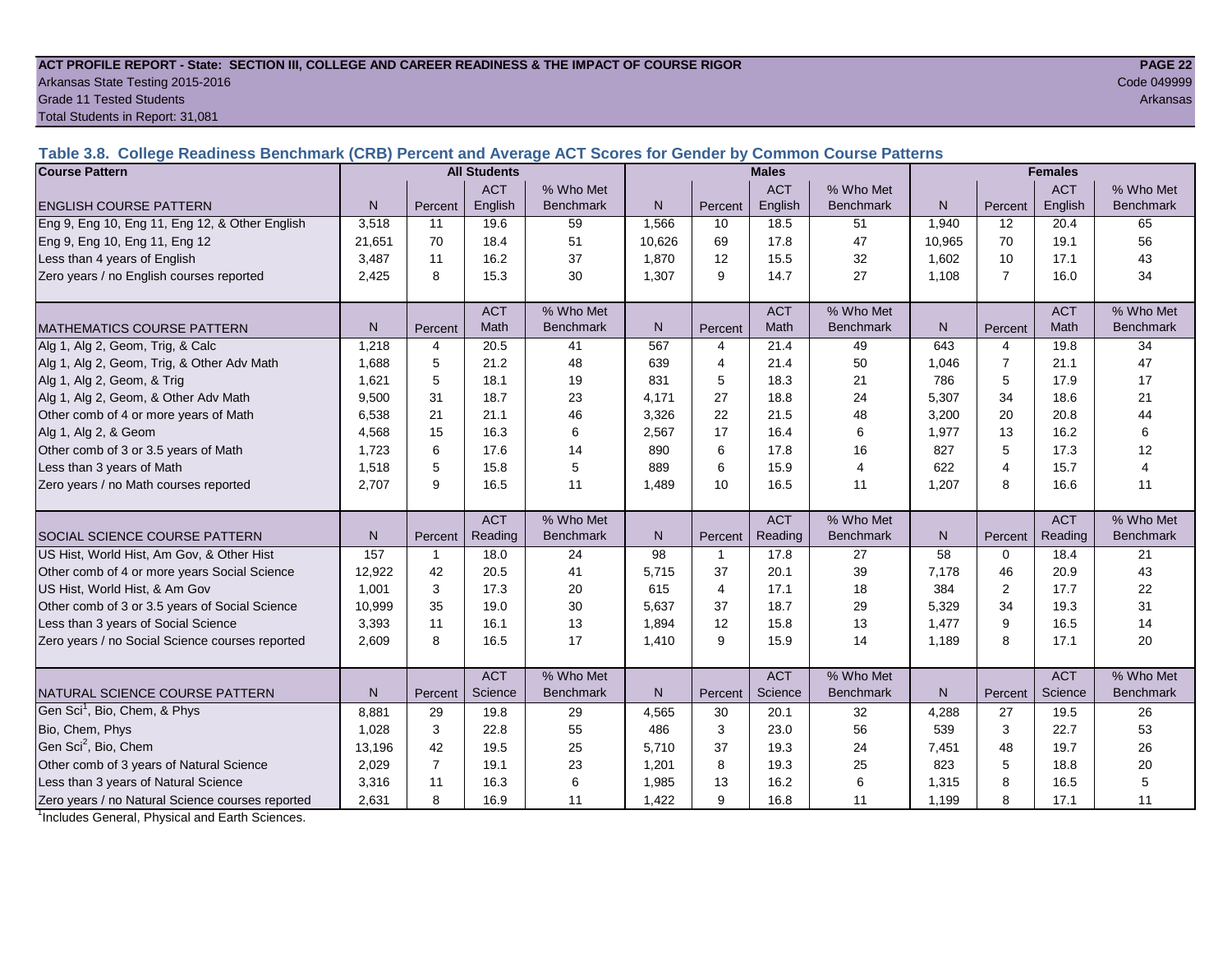## Section IV Career and Educational Aspirations

Beginning in August 2013, College Readiness Benchmarks for Reading and Science were updated to reflect the most recent college coursework research.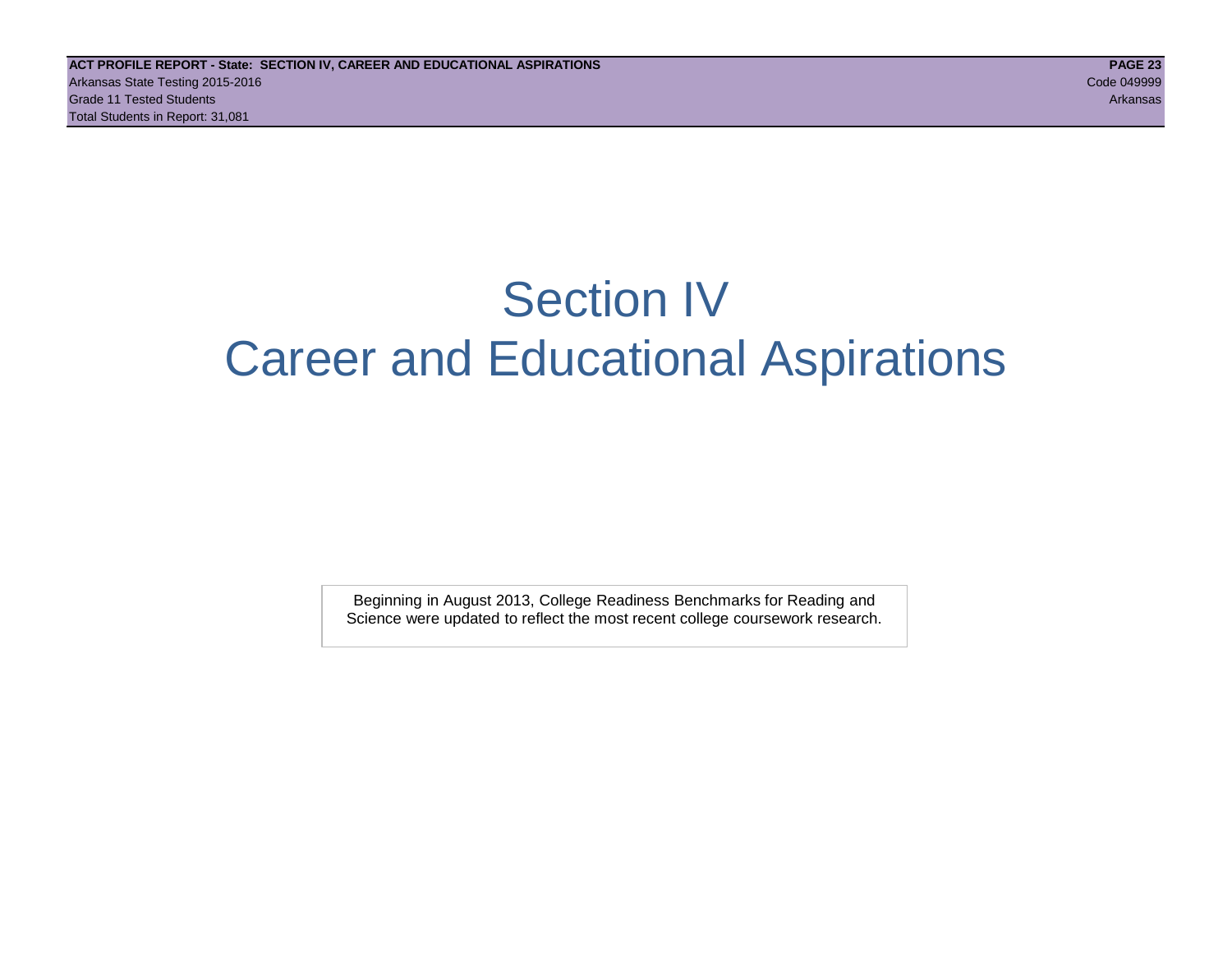### **ACT PROFILE REPORT - State: SECTION IV, CAREER AND EDUCATIONAL ASPIRATIONS PAGE 24** Arkansas State Testing 2015-2016 Code 049999 **Grade 11 Tested Students** Arkansas<sup>1</sup>

Total Students in Report: 31,081

| Table 4.1. Distribution of Planned Educational Majors for All Students by College Plans |  |  |  |  |
|-----------------------------------------------------------------------------------------|--|--|--|--|
|                                                                                         |  |  |  |  |

|                                              | <b>All Students</b> |                      |         | Plan on 2 Years or Less of College |                | Plan on 4 Years or More of College |       |                |         |
|----------------------------------------------|---------------------|----------------------|---------|------------------------------------|----------------|------------------------------------|-------|----------------|---------|
|                                              |                     |                      | Avg ACT |                                    |                | Avg ACT                            |       |                | Avg ACT |
| <b>Planned Educational Major</b>             | N <sup>1</sup>      | Percent <sup>2</sup> | Comp    | N                                  | Percent        | Comp                               | N.    | Percent        | Comp    |
| Agriculture & Natural Resources Conservation | 936                 | 3                    | 17.7    | 191                                | 5              | 15.8                               | 669   | 3              | 18.5    |
| Architecture                                 | 321                 |                      | 18.7    | 46                                 |                | 15.1                               | 252   |                | 19.6    |
| Area, Ethnic, & Multidisciplinary Studies    | 34                  | $\Omega$             | 17.9    | 9                                  |                | 14.6                               | 21    | $\Omega$       | 20.0    |
| Arts: Visual & Performing                    | 2,085               |                      | 19.1    | 317                                | 9              | 16.4                               | 1,615 | 8              | 19.8    |
| <b>Business</b>                              | 1.962               | 6                    | 19.2    | 303                                | 8              | 15.9                               | 1.580 | $\overline{7}$ | 20.0    |
| Communications                               | 324                 |                      | 20.3    | 36                                 |                | 16.9                               | 282   | $\overline{1}$ | 20.9    |
| Community, Family, & Personal Services       | 1,216               |                      | 17.3    | 298                                | 8              | 16.1                               | 801   | 4              | 17.9    |
| <b>Computer Science &amp; Mathematics</b>    | 823                 | 3                    | 21.7    | 80                                 | 2              | 17.7                               | 714   | 3              | 22.3    |
| Education                                    | 1,572               | 5                    | 19.3    | 89                                 | $\overline{2}$ | 15.8                               | 1,433 | 7              | 19.6    |
| Engineering                                  | 1,728               | 6                    | 20.5    | 226                                | 6              | 16.1                               | 1,413 | $\overline{7}$ | 21.4    |
| <b>Engineering Technology &amp; Drafting</b> | 504                 | 2                    | 18.0    | 135                                | 4              | 15.5                               | 333   | 2              | 19.2    |
| English & Foreign Languages                  | 251                 |                      | 22.1    | 12                                 | $\Omega$       | 17.3                               | 232   |                | 22.5    |
| Health Administration & Assisting            | 918                 | 3                    | 17.2    | 135                                |                | 15.9                               | 722   | 3              | 17.6    |
| Health Sciences & Technologies               | 5,966               | 19                   | 19.8    | 334                                | 9              | 16.1                               | 5,438 | 26             | 20.1    |
| Philosophy, Religion, & Theology             | 138                 | $\mathbf 0$          | 20.0    | 15                                 | 0              | 17.1                               | 113   |                | 20.7    |
| Repair, Production, & Construction           | 926                 | 3                    | 16.5    | 526                                | 14             | 16.0                               | 292   | 1              | 17.7    |
| Sciences: Biological & Physical              | 1,065               | 3                    | 22.0    | 36                                 |                | 16.7                               | 1,000 | 5              | 22.4    |
| Social Sciences & Law                        | 1,832               | 6                    | 20.4    | 82                                 | 2              | 16.2                               | 1,679 | 8              | 20.7    |
| <b>Undecided</b>                             | 2,629               | 8                    | 18.6    | 423                                | 11             | 15.8                               | 1,853 | 9              | 19.7    |
| No Response                                  | 5.654               | 18                   | 16.8    | 364                                | 10             | 14.6                               | 658   |                | 16.7    |

1 2-Year and 4-Year "N" counts do not reflect "Missing" and "Other" college plans, therefore they may not add up to the N count for All Students.

<sup>2</sup>Percent of students tested within College Plan groups (All Students, 2-Year, 4-Year).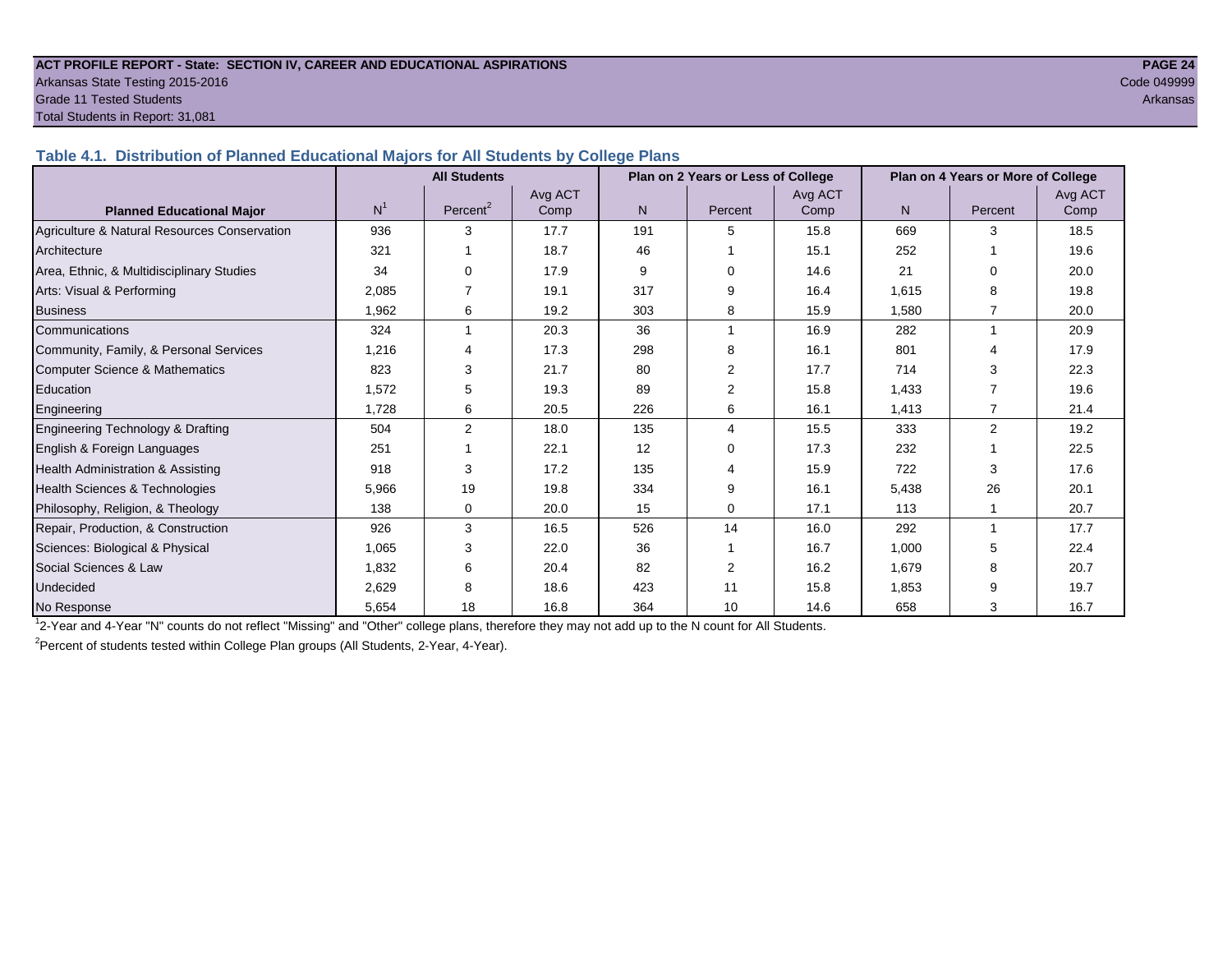### **ACT PROFILE REPORT - State: SECTION IV, CAREER AND EDUCATIONAL ASPIRATIONS PAGE 25** Arkansas State Testing 2015-2016 Code 049999 Grade 11 Tested Students Arkansas Total Students in Report: 31,081

### **Table 4.2. Average ACT Composite Scores for Racial/Ethnic Groups by Post-Secondary Educational Aspirations**

| <b>Educational Degree</b> | <b>All Racial/Ethnic Groups</b><br><b>Combined</b> |         | <b>Black/African American</b> |         | American Indian/ Alaska Native |         | White |         | Hispanic/Latino |         |  |
|---------------------------|----------------------------------------------------|---------|-------------------------------|---------|--------------------------------|---------|-------|---------|-----------------|---------|--|
| <b>Aspirations</b>        | N.                                                 | Average | N.                            | Average | N.                             | Average | N     | Average |                 | Average |  |
| Voc-Tech                  | 1,312                                              | 15.6    | 225                           | 14.3    | 14                             | 13.5    | 675   | 16.2    | 142             | 15.1    |  |
| 2-yr College Degree       | 2,407                                              | 16.0    | 427                           | 14.3    | 17                             | 17.5    | 1,205 | 16.7    | 316             | 15.5    |  |
| <b>Bachelors Degree</b>   | 12,340                                             | 18.9    | 1,818                         | 16.0    | 68                             | 19.2    | 7,040 | 19.9    | 1.210           | 18.0    |  |
| <b>Graduate Study</b>     | 2,847                                              | 21.6    | 320                           | 17.6    |                                | 18.6    | 1,690 | 22.8    | 226             | 19.4    |  |
| Prof. Level Degree        | 6,024                                              | 21.3    | 869                           | 17.9    | 32                             | 20.4    | 3,386 | 22.3    | 527             | 19.8    |  |
| Other                     | 1,050                                              | 16.0    | 127                           | 14.4    |                                | 14.8    | 585   | 16.4    | 96              | 15.5    |  |
| No Response               | 5,101                                              | 17.0    | 1,157                         | 14.9    | 35                             | 16.9    | 2,232 | 18.2    | 576             | 16.0    |  |

| <b>Educational Degree</b> |                | <b>All Racial/Ethnic Groups</b><br><b>Combined</b> | Asian |         | Native Hawaiian/<br><b>Pacific Islander</b> |         |     | Two or more races | Prefer not to respond/<br><b>No Response</b> |         |  |
|---------------------------|----------------|----------------------------------------------------|-------|---------|---------------------------------------------|---------|-----|-------------------|----------------------------------------------|---------|--|
| <b>Aspirations</b>        | N <sub>1</sub> | Average                                            | N.    | Average | N.                                          | Average | N   | Average           |                                              | Average |  |
| Voc-Tech                  | 1,312          | 15.6                                               | 12    | 16.3    | 13                                          | 13.8    | 44  | 16.4              | 187                                          | 15.3    |  |
| 2-yr College Degree       | 2,407          | 16.0                                               | 24    | 15.4    | 24                                          | 14.3    | 85  | 16.4              | 309                                          | 16.2    |  |
| <b>Bachelors Degree</b>   | 12,340         | 18.9                                               | 159   | 19.8    | 51                                          | 16.1    | 487 | 18.9              | 1,507                                        | 18.8    |  |
| <b>Graduate Study</b>     | 2,847          | 21.6                                               | 66    | 22.6    |                                             | 15.4    | 128 | 21.8              | 395                                          | 21.2    |  |
| Prof. Level Degree        | 6,024          | 21.3                                               | 148   | 24.6    | 10                                          | 18.3    | 296 | 21.5              | 756                                          | 21.4    |  |
| Other                     | 1,050          | 16.0                                               |       | 13.5    |                                             | 12.9    | 45  | 15.8              | 170                                          | 16.4    |  |
| No Response               | 5,101          | 17.0                                               | 50    | 18.8    | 21                                          | 14.4    | 207 | 17.6              | 823                                          | 17.1    |  |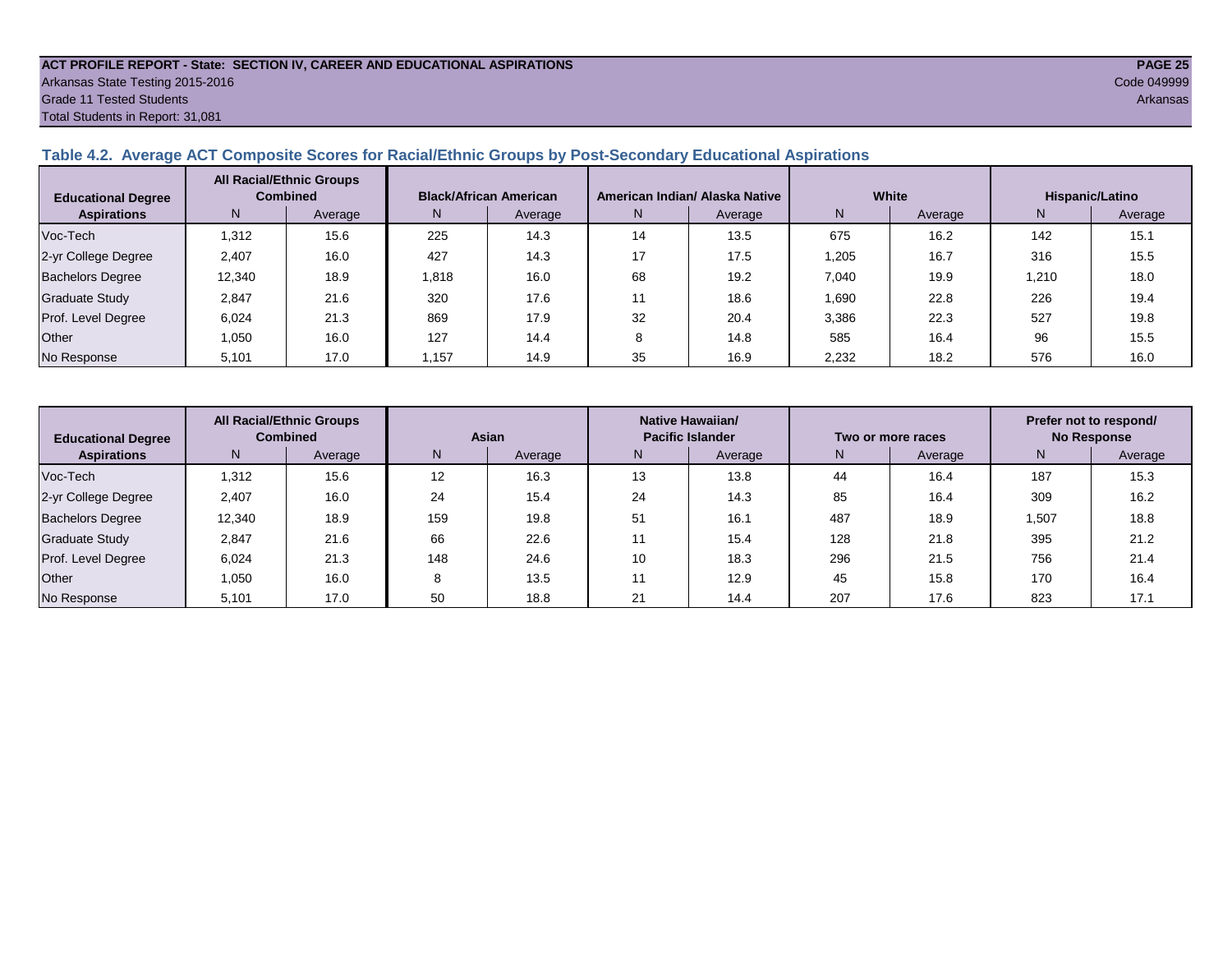### **ACT PROFILE REPORT - State: SECTION IV, CAREER AND EDUCATIONAL ASPIRATIONS** Arkansas State Testing 2015-2016 Grade 11 Tested Students

Total Students in Report: 31,081

| PAGE 26     |
|-------------|
| Code 049999 |
| Arkansas    |

### **Table 4.3. Students' Score Report Preferences at Time of Testing**

|                                       |              | <b>Percent of Students in</b> |            |                |                         |                                           |                   |           |                         |                |                |
|---------------------------------------|--------------|-------------------------------|------------|----------------|-------------------------|-------------------------------------------|-------------------|-----------|-------------------------|----------------|----------------|
|                                       |              | <b>Number of Students</b>     |            |                |                         | <b>College Readiness Standards Ranges</b> |                   |           |                         |                |                |
|                                       |              |                               |            | 2nd-6th        |                         |                                           |                   |           |                         |                |                |
| Name                                  | <b>State</b> | Total                         | 1st Choice | Choice         | $01 - 12$               |                                           | $13 - 15$   16-19 | $20 - 23$ | 24-27                   | $28-32$        | 33-36          |
| UNIVERSITY OF ARKANSAS                | Arkansas     | 8,830                         | 3,863      | 4,967          | $\overline{2}$          | 14                                        | 30                | 29        | 17                      | 8              |                |
| UNIVERSITY OF CENTRAL ARKANSAS        | Arkansas     | 6,582                         | 1,872      | 4,710          | $\overline{2}$          | 16                                        | 33                | 29        | 15                      | 5              | 0              |
| <b>ARKANSAS STATE UNIVERSITY</b>      | Arkansas     | 5,174                         | 2,183      | 2,991          | $\overline{2}$          | 18                                        | 33                | 27        | 14                      | 5              | 0              |
| <b>ARKANSAS TECH UNIVERSITY</b>       | Arkansas     | 4,472                         | 1,605      | 2,867          | 3                       | 20                                        | 34                | 27        | 13                      | 4              | 0              |
| UNIVERSITY OF ARKANSAS AT LITTLE ROCK | Arkansas     | 2,121                         | 458        | 1,663          | 3                       | 22                                        | 32                | 26        | 13                      | 4              | 0              |
| <b>HENDERSON STATE UNIVERSITY</b>     | Arkansas     | 1,812                         | 523        | 1,289          | 3                       | 20                                        | 37                | 26        | 11                      | 3              | $\Omega$       |
| UNIV OF ARKANSAS-FORT SMITH           | Arkansas     | 1,671                         | 627        | 1,044          | 3                       | 19                                        | 35                | 26        | 13                      | 3              | $\Omega$       |
| <b>STATE-NO COLLEGE PLANS</b>         | Iowa         | 1,445                         | 1,445      | $\overline{0}$ | 13                      | 43                                        | 29                | 11        | $\overline{4}$          |                | $\Omega$       |
| <b>HENDRIX COLLEGE</b>                | Arkansas     | 1,156                         | 241        | 915            | $\mathbf{1}$            | 11                                        | 24                | 28        | 23                      | 12             |                |
| ISOUTHERN ARKANSAS UNIVERSITY         | Arkansas     | 1,121                         | 404        | 717            | 3                       | 22                                        | 37                | 26        | 9                       | 3              | 0              |
| <b>HARDING UNIVERSITY</b>             | Arkansas     | 1,022                         | 243        | 779            | $\mathbf{1}$            | 9                                         | 29                | 31        | 21                      | 9              | $\mathbf{1}$   |
| NORTHWEST ARKANSAS COMMUNITY COLLEGE  | Arkansas     | 983                           | 361        | 622            | 3                       | 27                                        | 34                | 25        | 9                       | $\overline{2}$ | 0              |
| ARKANSAS STATE UNIVERSITY-BEEBE       | Arkansas     | 925                           | 415        | 510            | 4                       | 25                                        | 37                | 27        | $\overline{7}$          | $\Omega$       | 0              |
| <b>OUACHITA BAPTIST UNIVERSITY</b>    | Arkansas     | 849                           | 190        | 659            | $\overline{2}$          | 11                                        | 30                | 30        | 18                      | 9              | 0              |
| UNIV OF ARKANSAS AT MONTICELLO        | Arkansas     | 849                           | 251        | 598            | 4                       | 26                                        | 32                | 27        | 9                       | $\overline{2}$ | 0              |
| UNIV OF ARKANSAS AT PINE BLUFF        | Arkansas     | 722                           | 157        | 565            | 8                       | 42                                        | 38                | 10        | $\overline{2}$          | $\Omega$       | $\Omega$       |
| PULASKI TECHNICAL COLLEGE             | Arkansas     | 714                           | 264        | 450            | 5                       | 33                                        | 38                | 18        | $\overline{\mathbf{4}}$ |                | $\Omega$       |
| UNIV OF ARKANSAS FOR MEDICAL SCIENCES | Arkansas     | 596                           | 84         | 512            | $\overline{2}$          | 14                                        | 33                | 31        | 17                      | 4              | 0              |
| JOHN BROWN UNIVERSITY                 | Arkansas     | 527                           | 130        | 397            | $\overline{2}$          | 14                                        | 29                | 31        | 17                      | $\overline{7}$ | 0              |
| UNIVERSITY OF THE OZARKS              | Arkansas     | 487                           | 70         | 417            | 3                       | 24                                        | 36                | 26        | 9                       | $\overline{2}$ | $\Omega$       |
| <b>NCAA ELIGIBILITY CENTER</b>        | Indiana      | 483                           | 242        | 241            | 4                       | 27                                        | 32                | 21        | 11                      | $\overline{4}$ | 1              |
| <b>BAYLOR UNIVERSITY</b>              | Texas        | 478                           | 97         | 381            | 1                       | 9                                         | 20                | 27        | 22                      | 19             | $\overline{2}$ |
| <b>LYON COLLEGE</b>                   | Arkansas     | 467                           | 101        | 366            | $\overline{2}$          | 12                                        | 27                | 26        | 24                      | 10             | 0              |
| UNIV OF ARKANSAS COMM COLL-MORRILTON  | Arkansas     | 414                           | 140        | 274            | $\overline{\mathbf{4}}$ | 27                                        | 39                | 24        | 6                       |                | 0              |
| UNIVERSITY OF MISSISSIPPI             | Mississippi  | 359                           | 73         | 286            | $\mathbf{1}$            | 9                                         | 26                | 29        | 23                      | 10             | 1              |
| <b>ARKANSAS BAPTIST COLLEGE</b>       | Arkansas     | 347                           | 99         | 248            | 10                      | 42                                        | 32                | 11        | $\overline{4}$          | $\Omega$       | $\Omega$       |
| <b>NORTHWEST TECHNICAL INSTITUTE</b>  | Arkansas     | 323                           | 108        | 215            | $\overline{7}$          | 42                                        | 29                | 19        | 3                       | $\Omega$       | 0              |
| <b>OKLAHOMA STATE UNIVERSITY</b>      | Oklahoma     | 321                           | 88         | 233            | $\Omega$                | 6                                         | 26                | 27        | 25                      | 16             | 0              |
| UNIVERSITY OF MEMPHIS                 | Tennessee    | 313                           | 75         | 238            | $\overline{2}$          | 24                                        | 35                | 23        | 12                      | 4              | $\Omega$       |
| <b>BLACK RIVER TECHNICAL COLLEGE</b>  | Arkansas     | 312                           | 115        | 197            | 6                       | 28                                        | 41                | 19        | 5                       | $\Omega$       | 0              |
| <b>All Other Institutions</b>         |              | 25,589                        | 5,929      | 19,660         | $\overline{4}$          | 20                                        | 30                | 23        | 14                      | 8              | $\mathbf{1}$   |
| Total                                 |              | 71,464                        | 22,453     | 49,011         | 3                       | 20                                        | 31                | 25        | 14                      | 6              | $\mathbf{1}$   |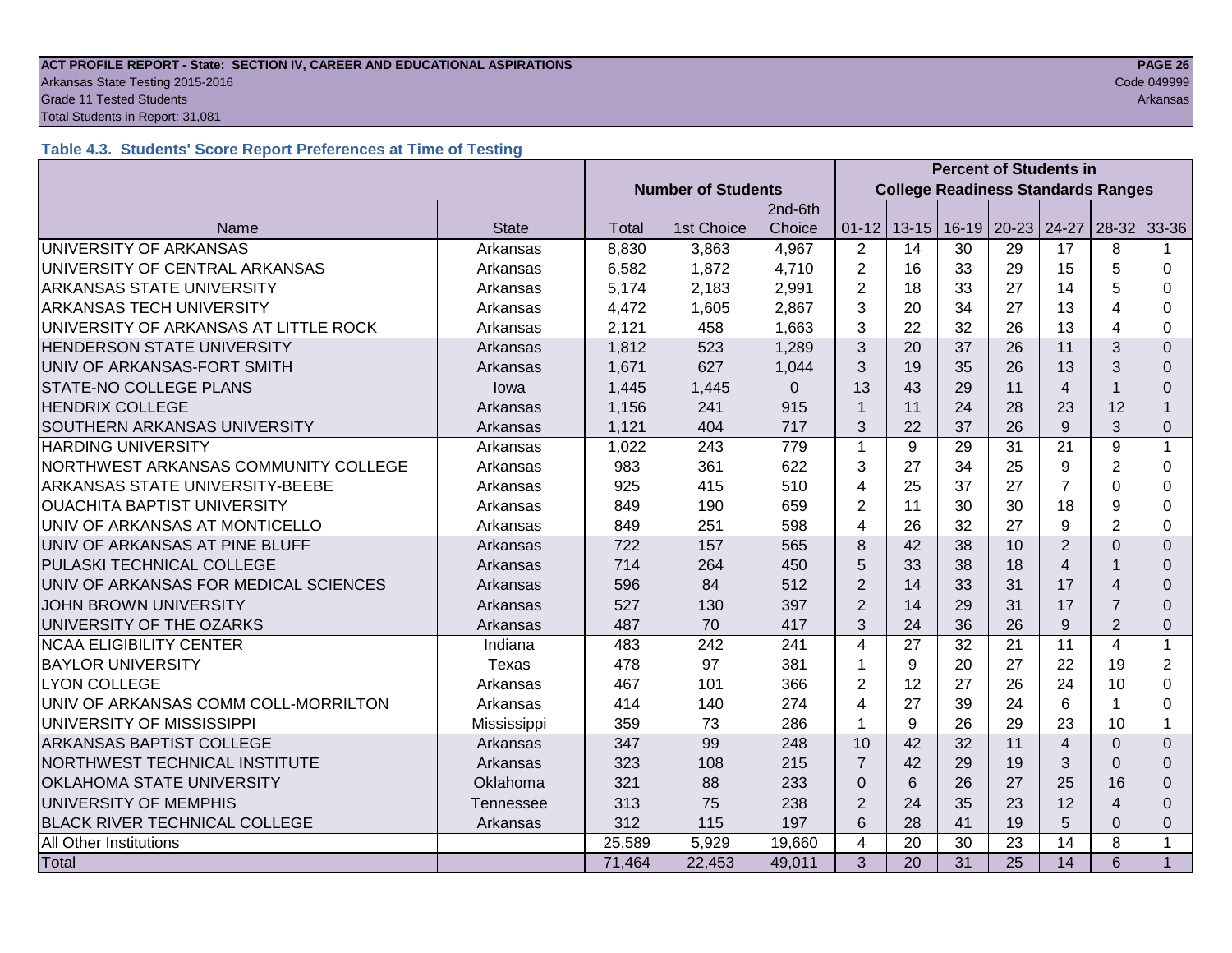# Section V Optional Writing Test Results

Beginning in August 2013, College Readiness Benchmarks for Reading and Science were updated to reflect the most recent college coursework research.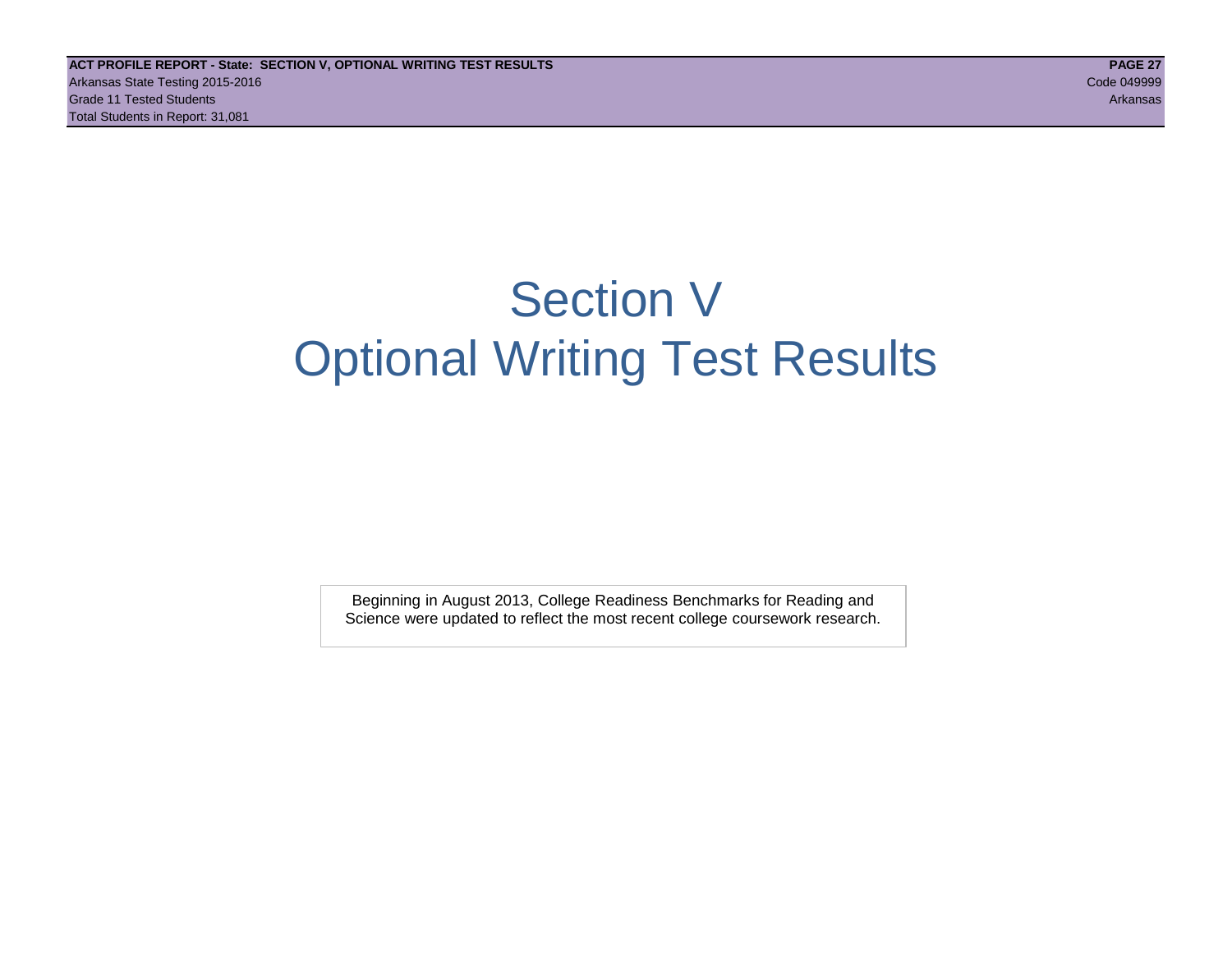### **ACT PROFILE REPORT - State: SECTION V, OPTIONAL WRITING TEST RESULTS PAGE 28** Arkansas State Testing 2015-2016 Code 049999 Grade 11 Tested Students Arkansas Total Students in Report: 31,081

|                                 |                   | <b>Average ACT Scores</b>               |                                |                                |                                                   |  |  |  |  |  |
|---------------------------------|-------------------|-----------------------------------------|--------------------------------|--------------------------------|---------------------------------------------------|--|--|--|--|--|
|                                 | N<br><b>State</b> | <b>Enhanced Writing</b><br><b>State</b> | <b>English</b><br><b>State</b> | <b>Reading</b><br><b>State</b> | English /<br><b>Language Arts</b><br><b>State</b> |  |  |  |  |  |
| <b>All Students</b>             | 0                 | $\blacksquare$                          | $\mathbf{r}$ .                 | $\bullet$                      | $\blacksquare$                                    |  |  |  |  |  |
| <b>Black/African American</b>   |                   |                                         |                                |                                |                                                   |  |  |  |  |  |
| American Indian/Alaska Native   |                   |                                         |                                |                                |                                                   |  |  |  |  |  |
| White                           |                   |                                         |                                |                                |                                                   |  |  |  |  |  |
| Hispanic/Latino                 |                   |                                         |                                |                                |                                                   |  |  |  |  |  |
| Asian                           |                   |                                         |                                |                                |                                                   |  |  |  |  |  |
| Native Hawaiian/Other Pac. Isl. |                   |                                         |                                |                                |                                                   |  |  |  |  |  |
| Two or More Races               |                   |                                         |                                |                                |                                                   |  |  |  |  |  |
| Prefer not/No Response          |                   |                                         |                                |                                |                                                   |  |  |  |  |  |
| <b>Males</b>                    |                   |                                         |                                |                                |                                                   |  |  |  |  |  |
| Females                         |                   |                                         |                                |                                |                                                   |  |  |  |  |  |
| <b>Missing Gender</b>           |                   |                                         |                                |                                |                                                   |  |  |  |  |  |

### **Table 5.1. Average ACT Enhanced Writing and English/Language Arts Scores by Race/Ethnicity and Gender for students who took ACT Writing<sup>1</sup>**

<sup>1</sup>Results apply only to students who took the ACT Enhanced Writing Assessment.